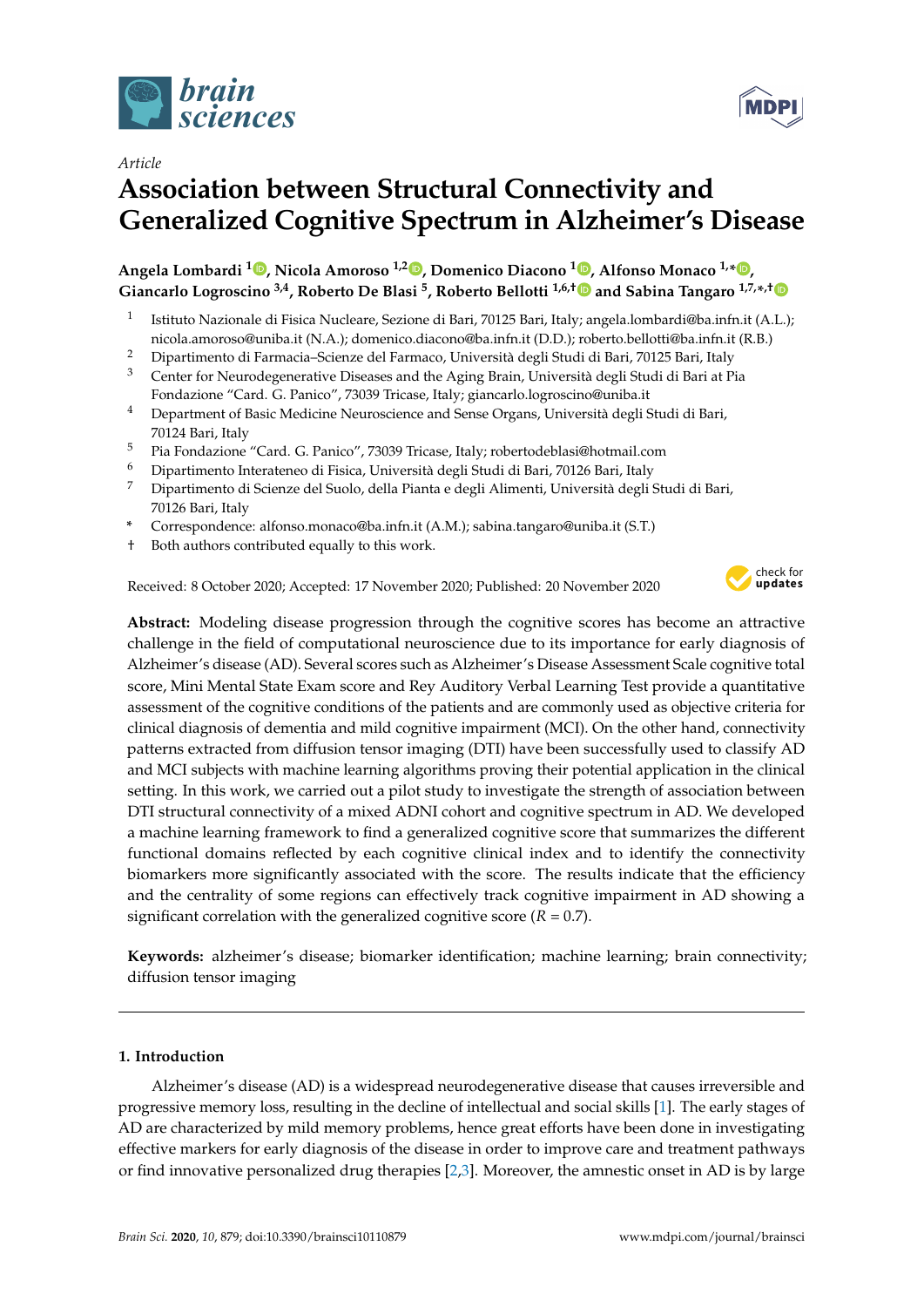the most prevalent, but it is important to note that atypical onset (with frontal and posterior cortical variants) have an incidence of about 20% [\[4\]](#page-13-3).

Several tests provide information about the neuropsychological conditions of patients and measure the severity of the most important symptoms of AD. The most commonly used cognitive indices include: Alzheimer's Disease Assessment Scale cognitive total score (ADAS), Mini Mental State Exam score (MMSE) and Rey Auditory Verbal Learning Test (RAVLT) which measures cognitive impairment, attention, language and visuospatial functions and memory deficits. Such scores provide a quantitative assessment of the cognitive conditions of the patients, and they are used as objective criteria for clinical diagnosis of dementia [\[5,](#page-13-4)[6\]](#page-13-5). As a matter of fact, modeling disease progression through the cognitive scores has become an attractive challenge in the field of computational neuroscience due to its importance for early diagnosis of AD [\[7,](#page-13-6)[8\]](#page-13-7).

The AD progression can also be accurately observed by using magnetic resonance imaging (MRI). Several MRI features have been associated with cognitive scores in AD such as average regional cortical thickness, white matter (WM) volume [\[9\]](#page-13-8), cortical surface area, tissue volume and gray matter density (GM) [\[10–](#page-13-9)[12\]](#page-13-10) . Early works focused on simple regression models to predict selected cognitive outcomes. More recently, several studies have proposed multivariate learning methods in order to improve the predictive performance and identify the most relevant imaging biomarkers [\[13\]](#page-13-11).

An ever-increasing number of works is dedicated to the study of brain connectivity in Alzheimer's disease [\[14\]](#page-13-12). Indeed, the recent literature highlights that the AD decline is associated to disrupted connectivity among brain regions caused by degeneration of white matter (WM) [\[15\]](#page-14-0). In particular, diffusion weighted imaging (DWI) has become the most popular technique to investigate the physical connection among WM fibers, i.e., the structural connectivity [\[16](#page-14-1)[,17\]](#page-14-2). DWI and tractography algorithms are combined to define diffusion tensor imaging (DTI) structural networks that could be analyzed through complex network models [\[18–](#page-14-3)[20\]](#page-14-4). This approach involves modeling the brain as a network of anatomical regions linked by WM fiber tracts. Hence, connectivity patterns could be investigated by using several topological network metrics describing the roles of the regions, the structure of paths connecting them and their importance for the network integrity [\[21\]](#page-14-5). Very accurate classification of AD and MCI subjects has been achieved by combining complex network modeling and machine learning (ML) algorithms proving the potential applications of structural DTI networks in the clinical setting [\[22](#page-14-6)[–24\]](#page-14-7).

We carried out a pilot study to investigate the strength of association between DTI structural connectivity and cognitive spectrum in Alzheimer's disease. Our hypothesis is based on the assumption that, if some structural connectivity patterns are efficiently used to classify groups of pathological and MCI subjects, then connectivity configurations could exist to shape the cognitive decline spectrum. Our goal is predicting the cognitive decline on a continuum range of values instead of using distinct diagnostic labels in order to better characterizes the cognitive changes at individual level. Hence, we firstly summarized the cognitive domains by using a single generalized data-driven score. Then, we used a machine learning framework with the twofold aim to: (i) test the strength of association between the cognitive score and the structural connectivity of subjects with a broad spectrum of decline; and (ii) identify the biomarkers of structural connectivity more significantly associated with the generalized score.

#### **2. Materials**

#### *2.1. Subjects*

A dataset from the Alzheimer's Disease Neuroimaging Initiative (ADNI) database [\(http://adni.](http://adni.loni.usc.edu/) [loni.usc.edu/\)](http://adni.loni.usc.edu/) was used in this work. In 2003, ADNI was initiated as a multi-site longitudinal study involving multiple biological markers and clinical and neuropsychological tests to determine the progression of early AD. The goal of recognizing responsive and precise markers of AD progression is to help researchers to develop new therapies and monitor their validity, as well as to reduce costs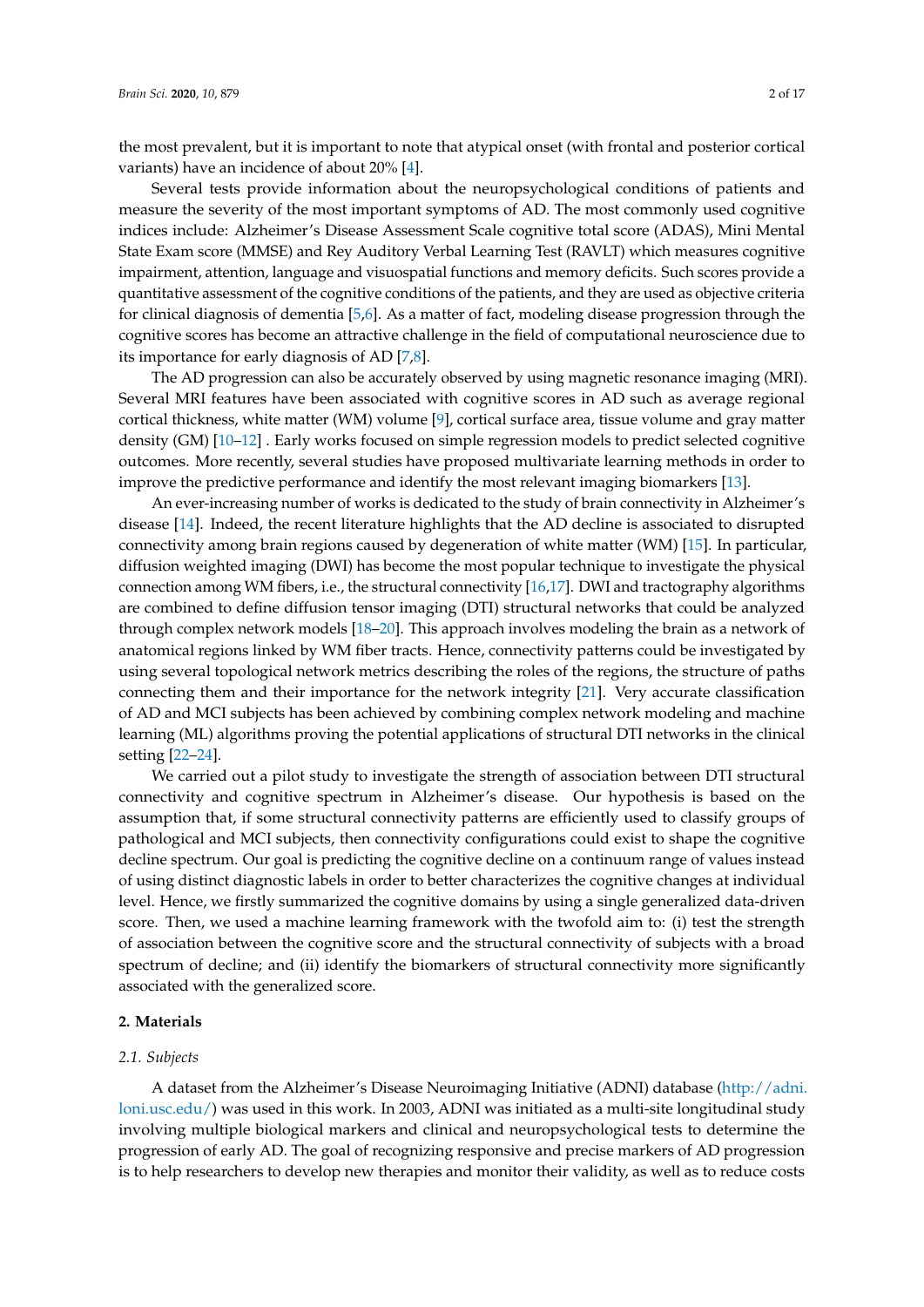and length of clinical trials. The images analyzed for this study belong to 191 subjects, both male and female. In accordance with the diagnosis, the subjects were grouped into 48 normal controls (NC) (age 73.4  $\pm$  5.7), 39 AD patients (age 75.4  $\pm$  8.8) and 104 MCI converter subjects (age 72.8  $\pm$  7.4), i.e., MCI that converted to AD from 3 months to 5 years after the date of scan. NC subjects show no signs of depression, MCI or dementia. Participants with AD are those who meet the NINCDS/ADRDA criteria for probable AD. MCI subjects have reported a subjective memory concern, but without any significant impairment in other cognitive domains: they substantially preserved everyday activities with no sign of dementia.

Each subject underwent a cognitive assessment including mini-mental state examination test (MMSE) (scores below 24 indicate impairment) and Alzheimer's disease assessment scale (ADAS) (scores less than or equal to 10 may be considered in the normal range) and other tests described in Section [2.2.](#page-2-0) Demographic information and clinical scores for the participants are listed in Table [1.](#page-2-1) The diffusion-weighted scans were acquired using a 3T GE Medical Systems scanner. For each subject, we considered both T1-weighted 3D anatomical spoiled gradient echo (SPGR) sequences (256  $\times$  256 matrix; voxel size = 1.2  $\times$  1.0  $\times$  1.0 mm<sup>3</sup>; TI = 400 ms; TR = 6.98 ms; TE = 2.85 ms; flip angle = 11<sup>°</sup>) and diffusion weighted images (256  $\times$  256 matrix with a field of view of 35 cm; voxel size =  $2.7 \times 2.7 \times 2.7$  mm<sup>3</sup>; scan time = 9 min; repetition time/echo time = 9 s/60 ms; flip angle = 90◦ ). More specifically, 46 separate DWI images were acquired for each scan: 5 with negligible diffusion effects ( $b_0$  images) and 41 diffusion-weighted images (b = 1000 s/mm<sup>2</sup>). More details can be found at: [http://adni.loni.usc.edu/wp-content/uploads/2010/05/ADNI2\\_GE\\_](http://adni.loni.usc.edu/wp-content/uploads/2010/05/ADNI2_GE_3T_22.0_T2.pdf) [3T\\_22.0\\_T2.pdf.](http://adni.loni.usc.edu/wp-content/uploads/2010/05/ADNI2_GE_3T_22.0_T2.pdf)

|                | NC(48)          | AD (39)        | <b>MCI</b> (104) |
|----------------|-----------------|----------------|------------------|
| Age            | $73.4 \pm 5.7$  | $75.4 + 8.8$   | $72.8 + 7.4$     |
| Gender         | 24 M/24 F       | 26 M/13 F      | 64 M/40 F        |
| <b>CDR-SOB</b> | $0.04 \pm 0.13$ | $4.8 \pm 1.3$  | $1.41 \pm 0.7$   |
| Adas-Cog 13    | $9 + 4.7$       | $30.9 \pm 8.7$ | $15.9 \pm 6.7$   |
| <b>MMSE</b>    | $29 + 1.1$      | $23 \pm 1.8$   | $27 + 1.6$       |
| MoCA           | $25.6 \pm 2.1$  | $17.5 \pm 4.3$ | $22.9 \pm 2.7$   |
| FAO            | $0.23 \pm 0.92$ | $15.1 \pm 6.9$ | $2.7 \pm 4$      |
| RAVLT-immed    | $44.3 \pm 10.4$ | $21.3 + 6.7$   | $34.1 \pm 9.6$   |
| RAVLT-learn    | $5.12 + 2.3$    | $2 + 1.9$      | $4.3 \pm 2.1$    |
| RAVLT-percforg | $36.2 \pm 28.2$ | $89 \pm 19.4$  | $56.8 \pm 32$    |
| ECog-PT-total  | $1.2 \pm 0.2$   | $1.9 \pm 0.6$  | $1.8 \pm 0.5$    |
| ECog-SP-total  | $1.2 \pm 0.3$   | $2.8 \pm 0.5$  | $1.7 \pm 0.6$    |

<span id="page-2-1"></span>**Table 1.** Demographic and clinical scores (mean ± standard deviation) of the study participants.

(CDR-SOB, Clinical Dementia Rating Scale Sum of Boxes; ADAS-Cog-13, Cognitive subscale 13; MMSE, Mini-Mental State Examination; MoCA, Montreal Cognitive Assessment; FAQ, Functional Activities Questionnaire; RAVLT-immed, Rey Auditory Verbal Learning Test-immediate; RAVLT-learn, Rey Auditory Verbal Learning Test-learning; RAVLT-percforg, Rey Auditory Verbal Learning Test-percent forgetting; ECog-PT-total, Everyday Cognition participant; ECog-SP-total, Everyday Cognition Study Partner). The subjects were grouped into 48 normal controls (NC), 39 Alzheimer's disease (AD) patients and 104 Mild Cognitive Impairment (MCI) subjects. The database consisted of 114 males (M) and 77 females (F).

#### <span id="page-2-0"></span>*2.2. Cognitive Assessment*

We considered 24 clinical measures available for each participant in the ADNI Neuropsychological Battery table. This table includes multiple cognitive and functional assessments about memory deficits and behavioral symptoms commonly used as screening tools for detecting dementia and AD. Since some cognitive batteries correlate significantly with each others, we performed a correlation analysis in order to retain only indices with a mutual correlation coefficient  $R < 0.75$ . Finally, we included the following *S* = 10 clinical measures in the outcome matrix *Y* of our analysis: CDR-SOB, ADAS-Cog-13, MMSE, MoCA, FAQ, RAVLT-immediate, RAVLT-learning, RAVLT-percforgetting, ECog-PT-total and ECog-SP-total. They are detailed as follows: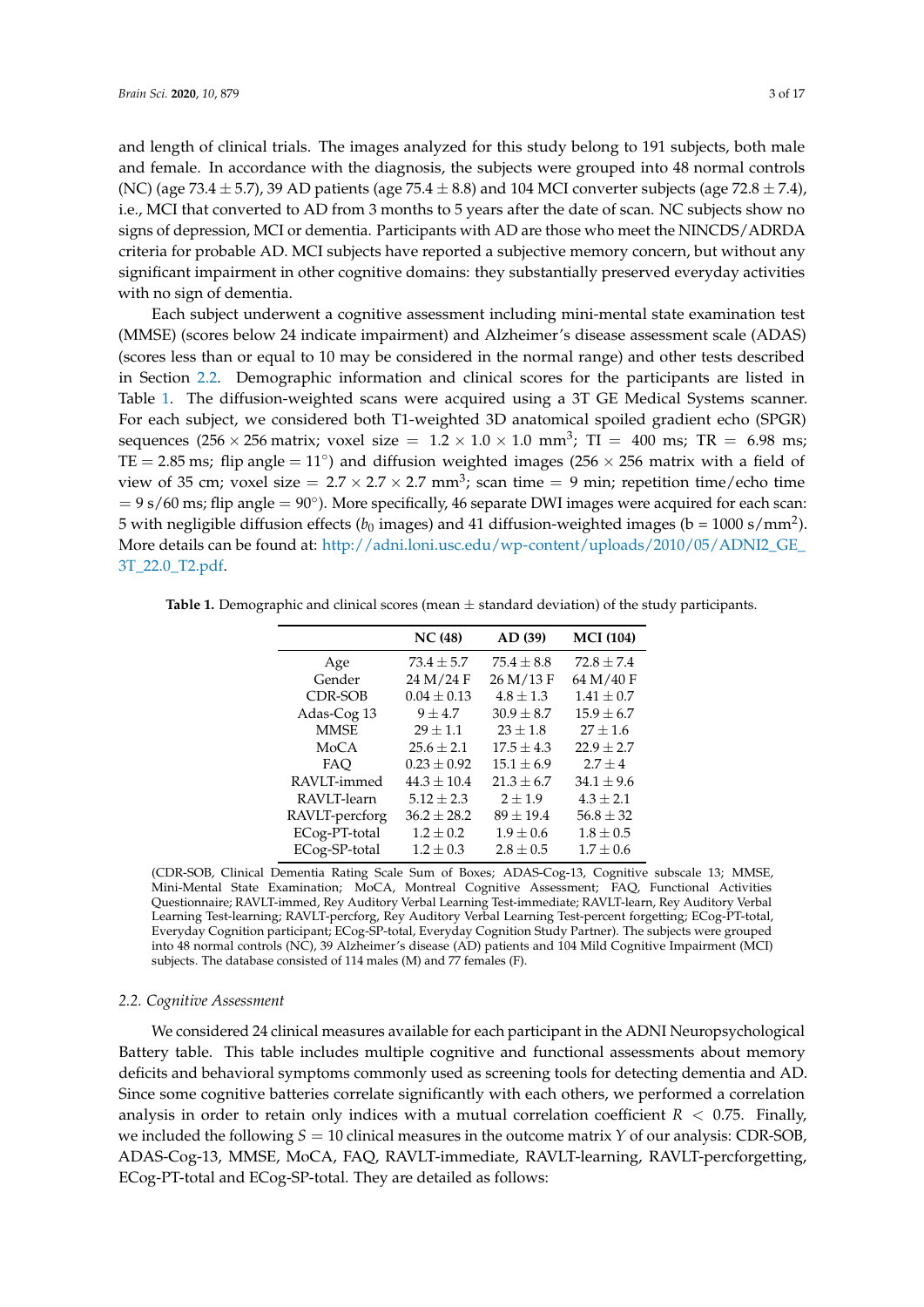- Clinical Dementia Rating Scale Sum of Boxes (CDR-SOB) is the index most used in clinical practice for evaluating disease severity including the mild and early symptomatic stages of dementia. The CDR is obtained through semistructured interviews of patients and informants, and cognitive functioning is rated in six functional domains: memory, home and hobbies, personal care, judgment and problem solving, community affairs and orientation. Each domain is rated on a 5-point scale: 0, no impairment; 0.5, questionable impairment; 1, mild impairment; 2, moderate impairment; and 3, severe impairment. The final CDR-SOB score is obtained by summing each of the domain box scores, with scores ranging from 0 to 18 [\[25\]](#page-14-8).
- The cognitive subscale (ADAS-Cog-11) comprises 11 tasks that include both subject-completed tests and observer-based assessments. The tasks assess cognitive functioning of memory, praxis and language. Specific tasks comprise Naming Objects, Word Recall, Fingers, Commands, Orientation, Word Recognition, Constructional Praxis, Ideational Praxis and Language [\[26\]](#page-14-9). The extended version, i.e., the ADAS-Cog-13, includes all ADAS-Cog-11 items as well as a test of delayed word recall and a number cancellation or maze task [\[27\]](#page-14-10).
- The mini-mental state examination (MMSE) assesses various cognitive domains, including memory, attention and language. Scores for MMSE range from 0 to 30; lower scores indicate greater cognitive dysfunction [\[28\]](#page-14-11).
- The Montreal cognitive assessment (MoCA) consists of 12 individual tasks (grouped into cognitive domains, including visuospatial and executive functioning, attention, language, abstraction, naming, delayed memory recall and orientation), most of which are binary, and are scored and summed with a 6-item orientation screening and an educational correction to generate a total score representing the global cognitive functioning [\[29\]](#page-14-12).
- The Functional Activities Questionnaire (FAQ) rates the instrumental activities of daily living (IADLs), such as preparing meals and managing personal finances [\[30\]](#page-14-13). The sum scores range in the 0–30 interval and the cut-point of 9 (dependent in 3 or more activities) is recommended to indicate possible cognitive impairment.
- The Rey auditory verbal learning test (RAVLT) consists of five presentations of a 15-word list (List A), each followed by attempted recall. This is followed by a second 15-word interference list (List B), followed by recall of List A. It scores different aspects of episodic memory such as the learning rate (learning and immediate RAVLT) but also delayed recall (forgetting and percent forgetting RAVLT) [\[31\]](#page-14-14).
- The Everyday Cognition (ECog) scale is an informant-rated questionnaire that includes one global factor and six domain-specific factors. The psychometric properties in the ECog scale focus on everyday function and cognition mild problems reported from both both participant (ECog-PT) and study partner (ECog-SP) [\[32\]](#page-14-15).

# **3. Methods**

# *3.1. Image Processing*

The following steps were performed to reconstruct the brain connectivity of each subject from the raw DWI scans. First, we acquired the raw DICOM images from the ADNI database. We converted the DICOM images into the NIFTI format by using the MRIcron suite [\(https://www.nitrc.org/projects/]( https://www.nitrc.org/projects/mricron) [mricron\)]( https://www.nitrc.org/projects/mricron). Then, we organized the NIFTI images into the BIDS standard format. We executed all the processing steps by using the MRtrix3 software package [\(http://mrtrix.org](http://mrtrix.org) [\[33](#page-14-16)[,34\]](#page-14-17)), including scripts interacting with the package FSL FMRIB Software Library (FSL) [https://fsl.fmrib.ox.ac.uk/fsl/](https://fsl.fmrib.ox.ac.uk/fsl/fslwiki/) [fslwiki/](https://fsl.fmrib.ox.ac.uk/fsl/fslwiki/) [\[35\]](#page-14-18) for some steps. In detail, the DWI images were processed by performing some standard steps, as described in our previous works [\[24,](#page-14-7)[36\]](#page-15-0). First, we applied a denoising step to enhance the signal-to-noise ratio (SNR) of the MR signals. The FSL's eddy correct tool was applied to correct the head motion and eddy distortion in each subject by performing alignment of the DWI scans to the average  $b_0$  image. Skull-stripping was done with the brain extraction tool (BET) [\[37\]](#page-15-1). A correction field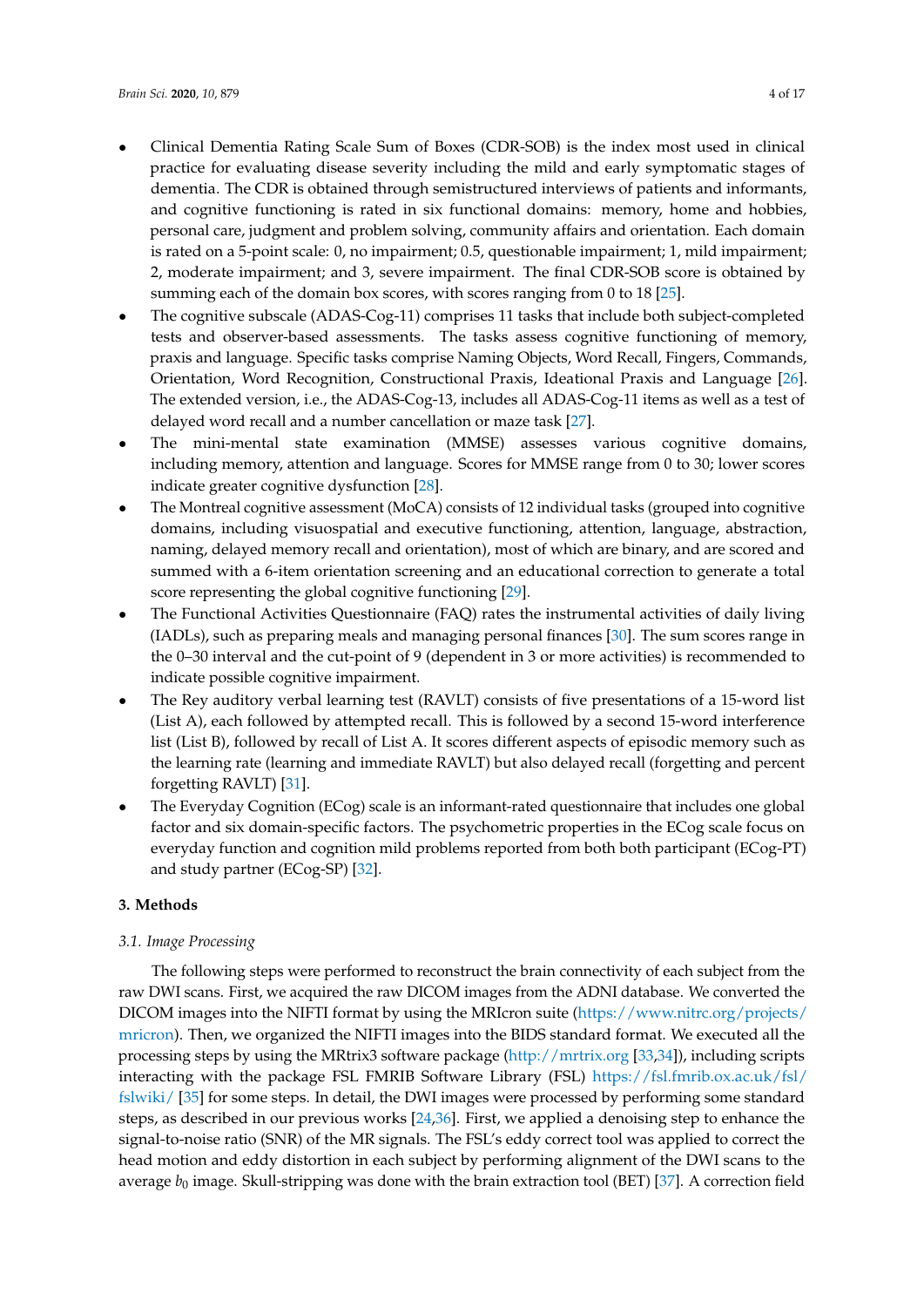was firstly estimated from the  $b_0$  image, and then we applied the bias-field correction to all volumes. The software tool fsl\_anat was applied to process the T1-weighted anatomical scans and re-orient them to the standard image MNI152. The inter-modal registration between the T1-weighted anatomical image and the DWI for each subject was the last step.

We applied the connectome pipeline to generate the structural connectome by firstly generating a tissue-segmented image [\[38\]](#page-15-2) and then by applying unsupervised estimation of gray matter, white matter and cerebro-spinal fluid response functions. The fiber orientation distributions (FOD) for spherical deconvolution [\[39\]](#page-15-3) was finally estimated. To generate the probabilistic tractography [\[40\]](#page-15-4) using both dynamic seeding [\[41\]](#page-15-5) and anatomically-constrained tractography (ACT) [\[42\]](#page-15-6), the Spherical-deconvolution Informed Filtering of Tractograms (SIFT2) methodology was applied [\[41\]](#page-15-5). Finally, we mapped the resulting streamlines through an anatomical parcellation scheme using the AAL2 atlas [\[43\]](#page-15-7) with 120 regions obtaining the connectivity matrix from the streamlines file and the atlas.

#### *3.2. Network Metrics*

A 120 × 120 weighted symmetric connectivity matrix *W* was obtained for each subject as output of the image processing steps; the entry  $w_{ij}$  of *W* represents the number of fiber tracts connecting region *i* to region *j*.

Several topological metrics exist to assess the importance of the regions with respect to the rest of the network. In this pilot study, we chose to explore the most intuitive metrics to quantitatively describe the centrality and influence of the network of each region. In detail, the following graph metrics were extracted from each matrix *W* and for each node of the network  $i = 1, \dots, N$ , with  $N = 120$ :

The node strength is a direct measure of centrality that characterize the relative importance of a node in a network by considering the weights of all the links of a node:

$$
s_i = \sum_{j=1}^{N} w_{ij} \tag{1}
$$

• Eigenvector centrality assesses the influence of a node in a self-referential manner by computing the centrality for a node based on the centrality of its neighbors [\[44\]](#page-15-8):

$$
eig_i = \frac{1}{\Lambda} \sum_{j=1}^{N} w_{ij} eig_j,
$$
\n(2)

where Λ is the largest eigenvalue associated with the eigenvector of the matrix *W*.

The local efficiency of a node  $E(G_i)$  characterizes how well information is exchanged by its neighbors when it is removed [\[45\]](#page-15-9):

$$
E(G_i) = \frac{1}{n_i(n_i - 1)} \sum_{j \in G_i} \frac{1}{d(i,j)},
$$
\n(3)

where  $G_i$  is the local subgraph including the immediate neighbors of the node *i*,  $n_i$  denotes the total nodes in the subgraph  $G_i$  and  $d(i, j)$  denotes the length of the shortest path between the node *i* and another neighbor node *j* obtained by minimizing the sum of the weights of the links connecting the two nodes.

We used the MATLAB implementation of Brain Connectivity Toolbox (BCT) [\[21\]](#page-14-5) to compute the graph metrics. We finally constructed two matrices of features:

- 1. The  $M \times P_1$ ,  $(M = 191, P_1 = 7140)$  matrix  $X_1$  has as features the elements of the upper triangular matrix *W* of each subject. Thus, this matrix includes the connectivity-related weights.
- 2. The  $M \times P_2$ ,  $(M = 191, P_2 = 360)$  matrix  $X_2$  has as features the three network metrics (e.g., strength, eigenvector centrality and efficiency) for each ROI. Accordingly, each feature is labeled as: "graph metric—roi". This matrix describes the central role of each brain region.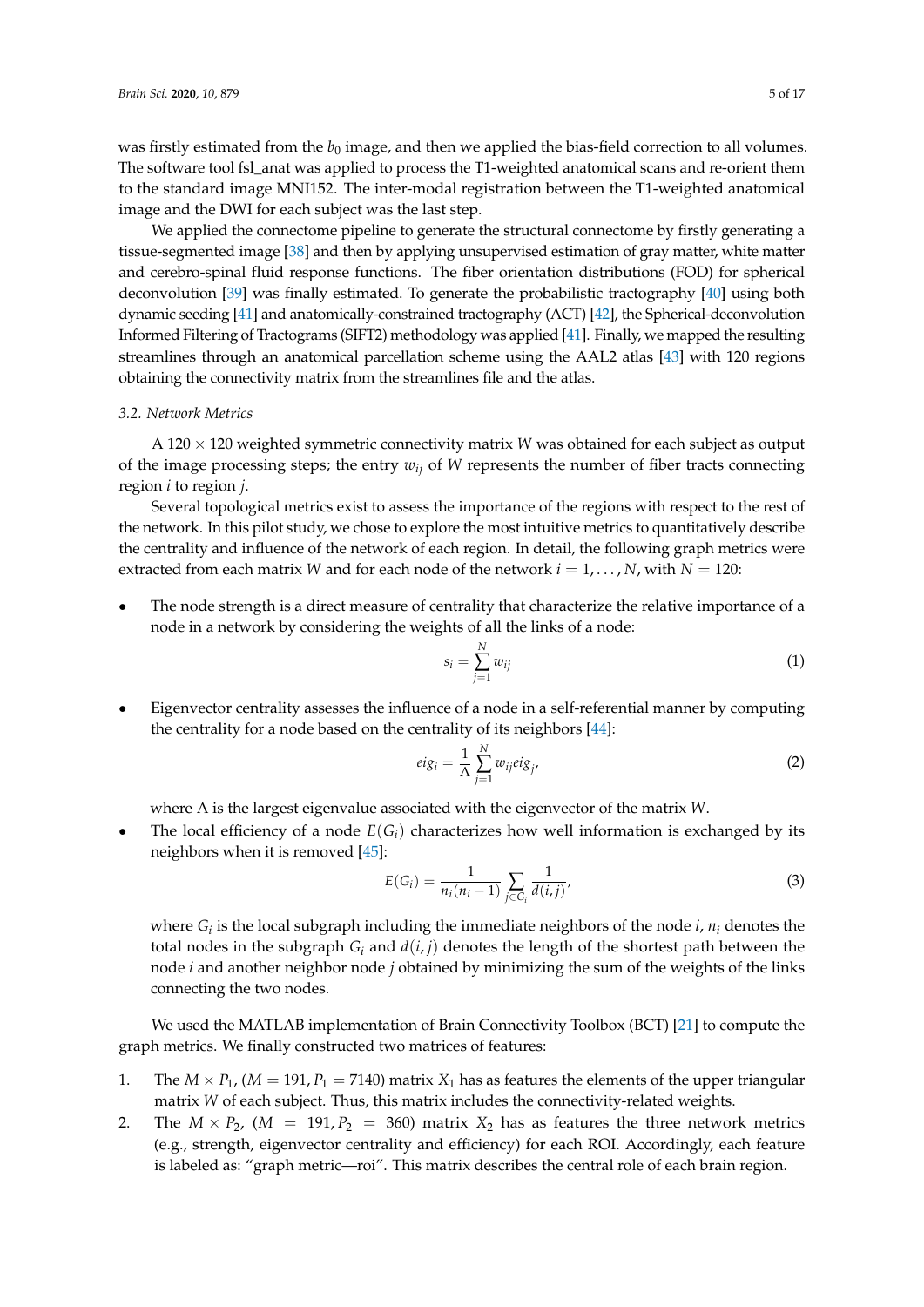#### *3.3. Machine Learning Framework*

Here, we developed a machine learning framework to:

- 1. identify a generalized index that effectively summarizes the cognitive spectrum of the population under investigation;
- 2. find significant associations between the identified index and the features derived from the structural connectivity of the subjects; and
- 3. identify the most important features in order to understand the strongest biological associations between the structural connectivity and cognitive spectrum.

The main steps are shown in Figure [1.](#page-5-0) Briefly,  $V = 10$  re-sampling of a k-fold ( $k = 10$ ) cross-validation was executed, producing  $T = 100$  subsets of  $X_1$ ,  $X_2$  and  $Y$  datasets. In each iteration, nine folds of the score matrix (i.e., *YTRAIN*) were input to the first module to find a single generalized cognitive score *ZTRAIN* from the ten clinical indices by means of principal component analysis (PCA). The new score was validated by using a clustering-based analysis in conjunction with the diagnosis labels *LTRAIN* for each subject provided in the ADNI Neuropsychological Battery table. Within each cross-validation round, we trained a Lasso regression model for each dataset  $X_{1_{TRAIN}}$  and  $X_{2_{TRAIN}}$ . We finally tested the two trained model on the left out fold  $X_{1_{TEST}}$  and  $X_{2_{TEST}}$  to predict  $Z_{TEST}$  and evaluate the most effective connectivity dataset. We also used the weights *βij* of the best Lasso models to identify the particular subset of features that yields the best performance by means of a stability analysis [\[46\]](#page-15-10). Each step of the framework is detailed in the next sections.

<span id="page-5-0"></span>

**Figure 1.** Machine learning framework:  $V = 10$  re-sampling of a k-fold ( $k = 10$ ) cross-validation were executed, producing  $T = 100$  subsets of  $X_1$ ,  $X_2$  and  $Y$  datasets. In each iteration, nine-folds of the score matrix (i.e., *YTRAIN*) were input to principal component analysis (PCA) to find a single generalized cognitive score *ZTRAIN* from the ten clinical indices. A Gaussian Mixture Models (GMM) clustering analysis was executed to compare the data-driven partitions with the diagnosis labels *LTRAIN* for each subject provided in the ADNI Neuropsychologica Battery table. Within each cross-validation round, a Lasso regression model was trained for each of the two datasets  $X_{1_{TRAIN}}$  and  $X_{2_{TRAIN}}$ . The two trained models were tested on the left out fold  $X_{1_{TEST}}$  and  $X_{2_{TEST}}$  to predict  $Z_{TEST}$  and evaluate the most effective connectivity dataset. The weights *βij* of the best Lasso models were employed to identify the particular subset of features that yields the best performance.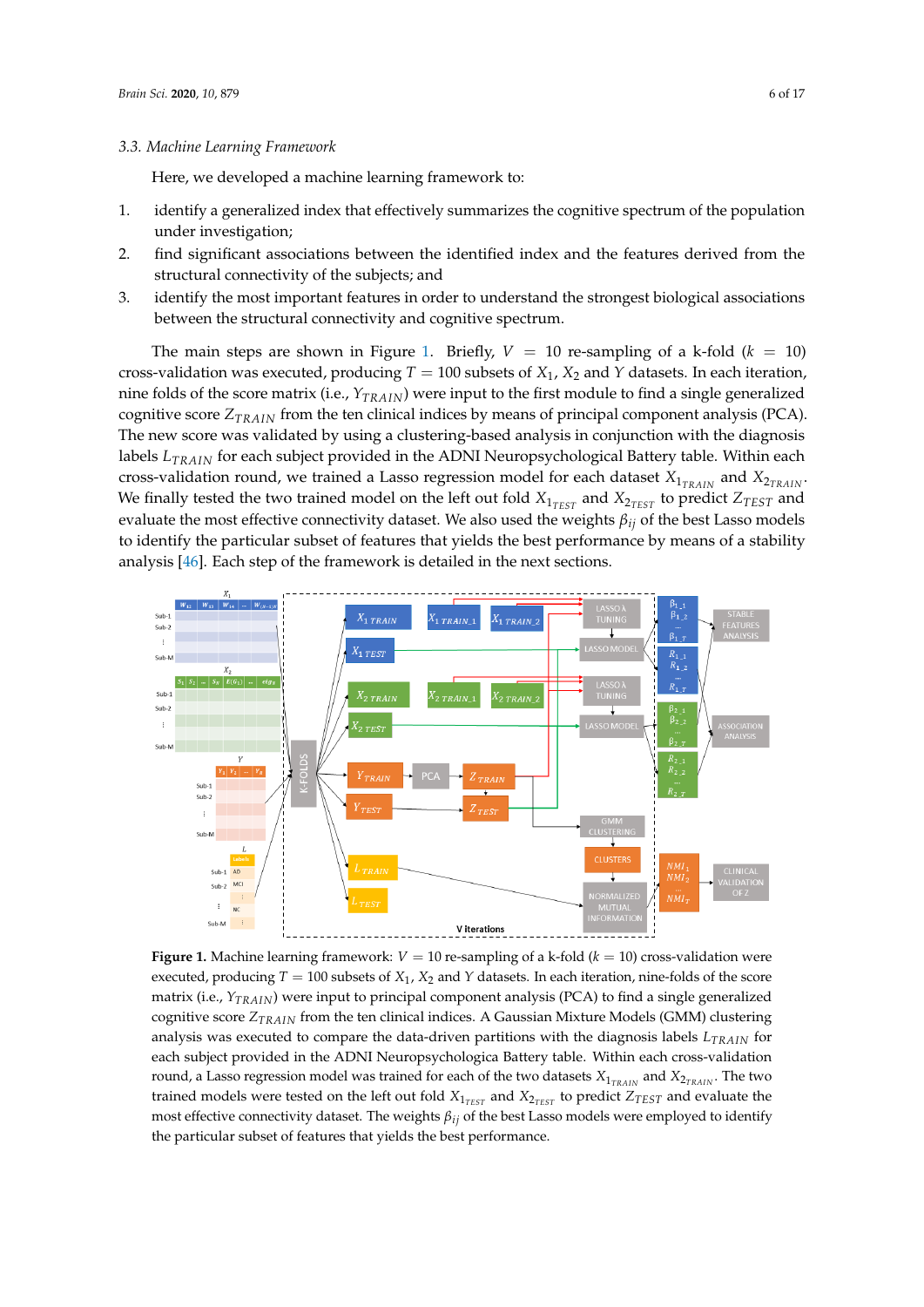#### <span id="page-6-0"></span>3.3.1. Identification and Validation of the Generalized Cognitive Score

We applied PCA [\[47\]](#page-15-11) to find a comprehensive cognitive score from a set of partially correlated clinical variables while accounting for the maximum percentage of their total variance. PCA has been broadly adopted in clinical applications to reduce the dimensionality of large datasets in an interpretable way, while preserving the statistical information of the data [\[48,](#page-15-12)[49\]](#page-15-13). Thus, we computed the first component of the matrix of the clinical scores within each training fold (i.e., *YTRAIN*) to obtain the vector of the generalized scores  $Z_{TRAIN}$  for the training samples as:

$$
Z_{TRAIN} = Y_{TRAIN} * c_1 \tag{4}
$$

where  $c_1$  is the corresponding vector of coefficients of the first component.

Then, the generalized scores *ZTEST* for the test data were computed by using the coefficients obtained from the PCA of the training dataset:

$$
Z_{TEST} = Y_{TEST} * c_1 \tag{5}
$$

The contribution of each variable to the explained variance of the first principal component across the rounds was quantified to describe the final composition of the generalized score.

Moreover, we performed a clustering analysis to provide a clinical validation of the computed score, as follows:

- Gaussian mixture models (GMM) were adopted to model *ZTRAIN* as a mixture of unimodal distributions in which each mode corresponds to a different subpopulation [\[50\]](#page-15-14). This clustering algorithm involves the Expectation Maximization (EM) technique for automatically estimating the parameters of the individual distribution components [\[51\]](#page-15-15).
- The normalized mutual information (NMI) [\[52\]](#page-15-16) between the set of identified subpopulations and the set of diagnostic labels (e.g., NC, AD and MCI) for the training samples was computed to assess the percentage of overlap between the two partitions.

This procedure shown in Figure [2](#page-7-0) returns a metric of reliability of the new generalized score in the diagnostic domain since the NMI value indicates the level of agreement between the clusters identified in an unsupervised manner by using only the score and the corresponding diagnostic labels of the subjects belonging to each cluster. We also performed a permutation test to assess the statistical significance of the overlap between the identified clusters and the clinical groups. In detail, a null distribution was generated by randomizing group labels 10,000 times and by calculating the NMI value between the GMM clusters and the permuted labels at each permutation. Finally, a *p* value was assigned as the number of times that the permuted overlap was greater than the actual NMI values, divided by the number of permutations. We used the MATLAB GMM implementation provided by the Statistics and Machine Learning Toolbox [\(https://it.mathworks.com/products/statistics.html\)](https://it.mathworks.com/products/statistics.html).

#### 3.3.2. Association between Connectivity and Generalized Cognitive Score

Lasso (Least Absolute Shrinkage and Selection Operator) [\[53\]](#page-15-17) was employed to find significant associations between the connectivity features and the proposed generalized cognitive score. Indeed, Lasso is a regularization method that was introduced to solve both overfitting and multicollinearity problems in ordinary least square regression. This approach involves a penalty term that controls the complexity of the model by introducing sparsity. This term penalizes the coefficients of the least significant variables shrinking some of them to zero so only the most important features are retained. The outcome is a subset of the predictors that contribute mostly to the regression model, so the algorithm is also used as embedded feature selection method. The goal of this method is to minimize the residual sum of squares (RSS) to find the coefficients of the predictors:

$$
RSS = \frac{1}{2} ||Z_{TRAIN} - \beta X_{TRAIN}||_2^2 - \lambda ||\beta||_1
$$
 (6)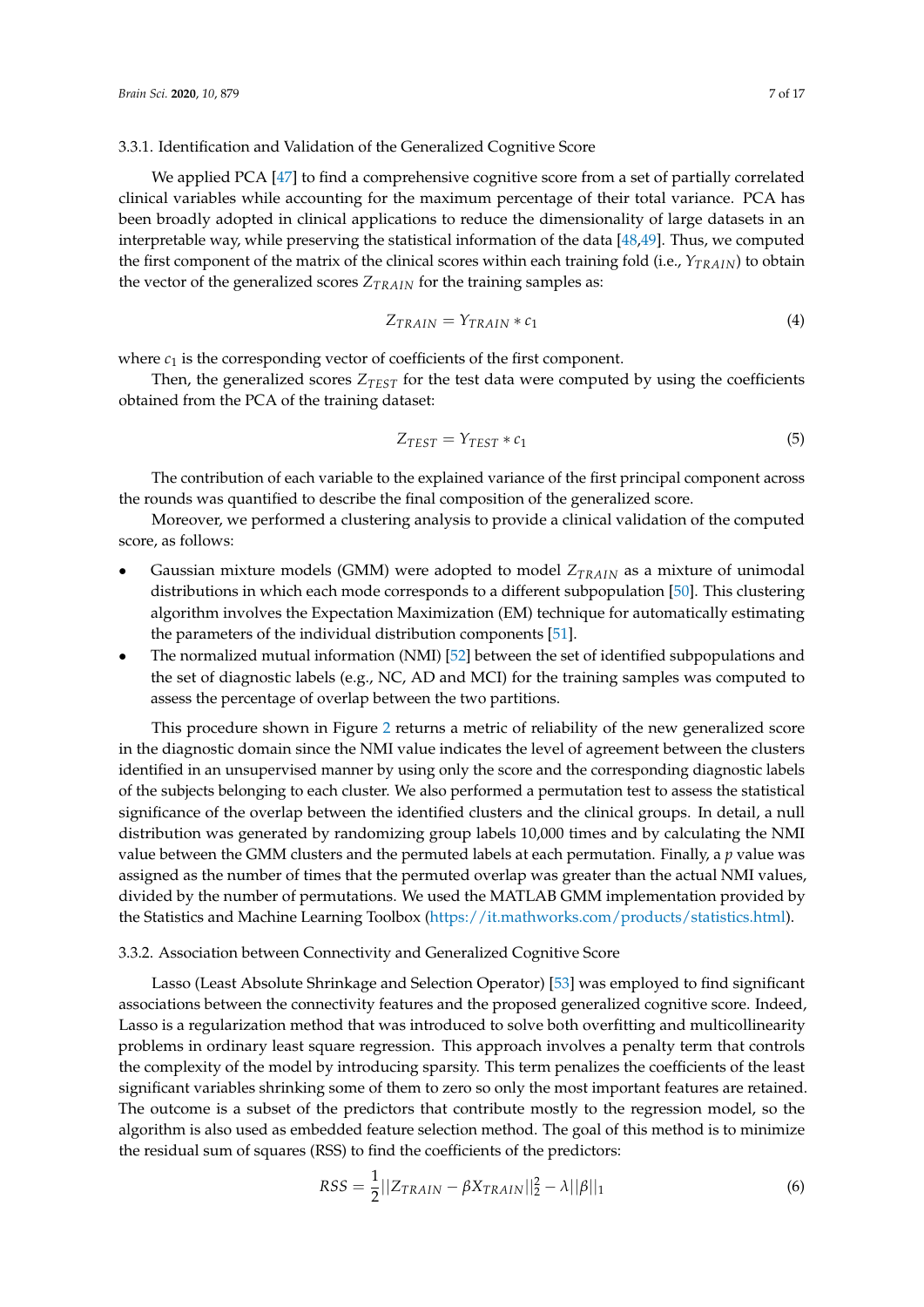

<span id="page-7-0"></span>

**Figure 2.** Illustrative example of clinical validation of the generalized scores resulting from PCA in a single round: a cluster analysis with gaussian mixture models (GMM) was conducted to decompose the distributions of scores into a mixture of unimodal distributions in which each mode corresponds to a different cluster. The normalized mutual information (NMI) between the set of identified clusters and the set of diagnostic labels (e.g., NC, AD and MCI) was used to assess the percentage of overlap between the identified clusters and the clinical groups.

The  $\lambda$  parameter should be tuned for the optimization of the accuracy. We divided the training set *XTRAIN* within each round into a training and validation set to find the best value of *λ*. Hence, a single model was trained with the dataset *XTRAIN* within each round and it was tested on the left out fold *XTEST* to predict *ZTEST*. We used the Statistics and Machine Learning MATLAB Toolbox for Lasso implementation.

Within each round, we evaluated the performance of the model through the correlation coefficient between the actual values of the generalized cognitive score  $z_i$  of  $Z_{TEST}$  and the model's predicted values  $\hat{z_i}$ :

$$
R = \frac{\sum_{i=1}^{M} (z_i - \bar{z})(\hat{z}_i - \bar{\hat{z}})}{\sqrt{\sum_{i=1}^{M} (z_i - \bar{z})^2} \sqrt{\sum_{i=1}^{M} (\hat{z}_i - \bar{\hat{z}})^2}},
$$
(7)

where  $\bar{z}$  and  $\bar{\bar{z}}$  denote their sample means.

# 3.3.3. Identification of Significant Features

The output produced by Lasso within each round of cross-validation is a sparse vector of weights *β*. We analyzed the matrix  $B = [\beta_1, \dots, \beta_T]$  of size  $T \times P$ , being *T* the number of iterations and *P* the number of features. Since the matrix *B* is sparse, we considered only entries with non-zero weight as features relevant to the target variable within each round of cross validation. Consequently, we analyzed both the stability and the relevance of the features by applying a frequency-based criterion and a threshold-based selection of their weights across the rounds. In particular, to identify the most repeatable features among all the rounds, we selected only the features whose frequency was greater than 99% percentile of the frequency distribution. In fact, a feature selection algorithm might be sensitive with respect to changes in the training set, yielding subsets of features not representative of the overall population under investigation [\[54\]](#page-15-18). The assessment of the stability of the selected features over the rounds was thus carried out to select the list of more stable features with respect to small changes in the training sets taken from the whole sample distribution [\[55](#page-15-19)[,56\]](#page-15-20).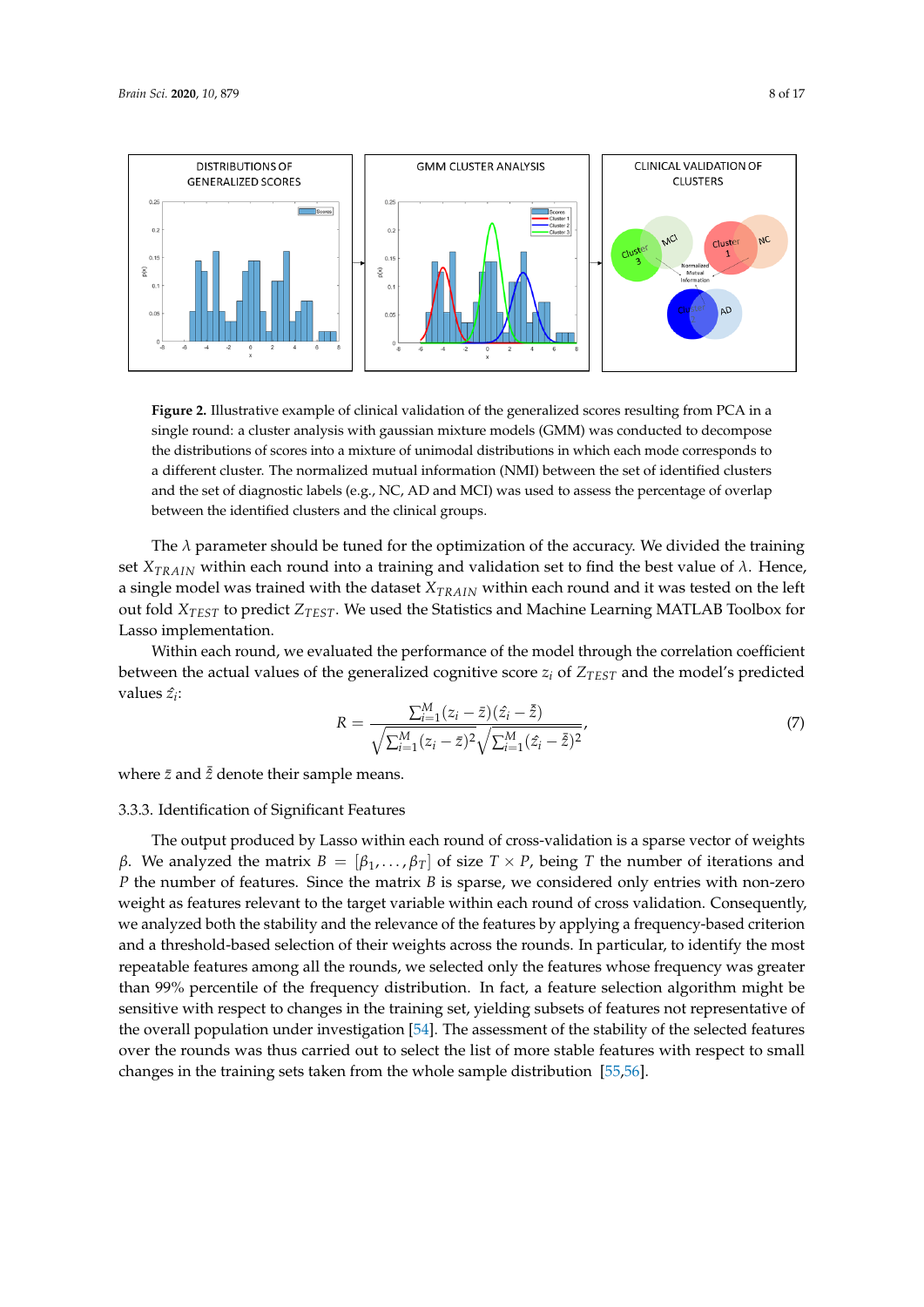## **4. Results**

#### *4.1. Identification and Clinical Validation of the Generalized Cognitive Score*

We performed the PCA of the ten cognitive scores in each round of cross-validation as described in Section [3.3.1.](#page-6-0) As shown in Figure [3a](#page-8-0), the average percentage of explained variance of the first component over all the rounds is  $Var = 0.78 \pm 0.02$ . This result suggests that the first latent variable may explain the relationship between the ten observed variables, and it can therefore reasonably represent a generalized cognitive score.

Then, we used the GMM algorithm to identify the optimal partition of the cognitive score into clusters. We measured the overlap between the GMM clusters and the clinical groups by computing the NMI score within each cross-validation round. The distributions of the actual NMI values and the null distribution are shown in Figure [3b](#page-8-0). A significant overlap between the GMM clusters and the clinical groups was obtained with an average NMI value  $= 0.65 \pm 0.09$  ( $p = 0$ ). Figure [3c](#page-8-0) represents the average contribution of each clinical index to the generalized score. It is possible to note that almost all the clinical indices contribute in the same amount to the generalized score, except for FAQ, RAVLT-immed and ECog-PT-Total, which show a contribution below 8%.

<span id="page-8-0"></span>

**Figure 3.** (**a**) Empirical probability distribution of the variance explained by the first component of the ten indices. (**b**) Empirical probability distributions of NMI values for the actual labels and permuted labels. (**c**) Contribution of each clinical index to the explained variance of the generalized score averaged across the validation rounds.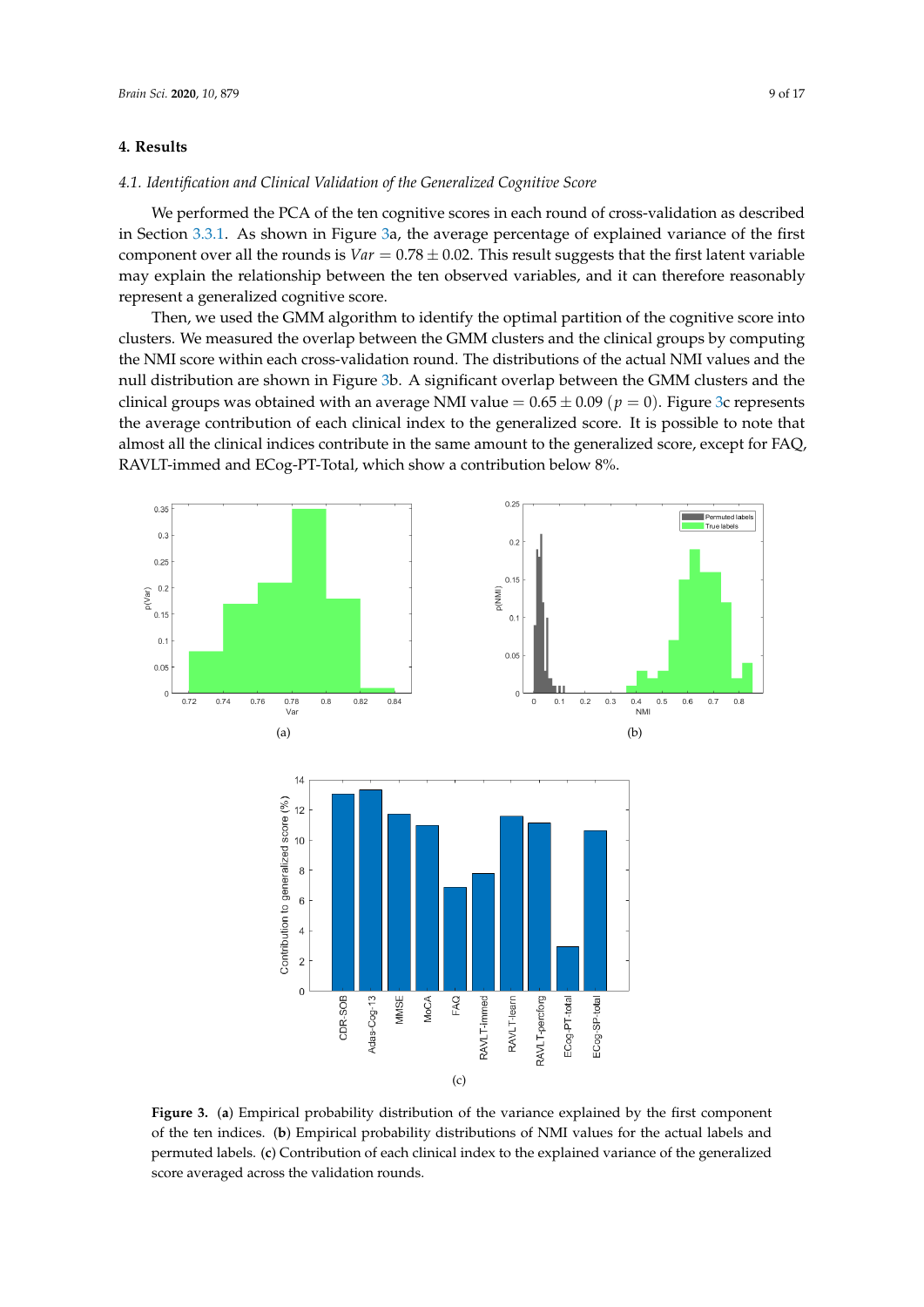#### *4.2. Best Model Selection*

Figure [4](#page-9-0) shows the boxplots of the correlation coefficient between the actual values of the generalized cognitive score and the predicted values resulting from the Lasso algorithm by using both the connectivity features, i.e., the connectivity weights (matrix *X*1) and the local connectivity metrics (matrix *X*2). To compare the performance achieved with the proposed generalized cognitive score, we also performed the association analysis with each of the ten clinical indices. Table [2](#page-9-1) summarizes the mean and standard deviation quantities of the distributions of correlation coefficients.

<span id="page-9-0"></span>

**Figure 4.** Correlation between the actual values and the values predicted by Lasso algorithm of the generalized cognitive score and each of the ten clinical indices by using both connectivity weights  $(matrix  $X_1$ ) and local graph metrics (matrix  $X_2$ ) as features.$ 

<span id="page-9-1"></span>**Table 2.** Mean and standard deviation quantities of the distribution of correlation coefficients between the actual values of each clinical index and the values predicted by Lasso regression algorithm.

| Clinical Index    | $X_1$           | $X_2$           |  |
|-------------------|-----------------|-----------------|--|
| Generalized score | $0.57 + 0.11$   | $0.70 + 0.05$   |  |
| CDR-SOB           | $0.39 + 0.14$   | $0.49 + 0.09$   |  |
| Adas-Cog 13       | $0.51 + 0.13$   | $0.60 + 0.07$   |  |
| <b>MMSE</b>       | $0.42 + 0.15$   | $0.60 + 0.07$   |  |
| MoCA              | $0.50 \pm 0.13$ | $0.56 + 0.06$   |  |
| FAO               | $0.36 \pm 0.11$ | $0.47 + 0.07$   |  |
| RAVLT-immed       | $0.40 + 0.10$   | $0.51 \pm 0.07$ |  |
| RAVLT-learn       | $0.39 + 0.18$   | $0.59 \pm 0.07$ |  |
| RAVLT-percforg    | $0.42 + 0.14$   | $0.54 + 0.07$   |  |
| ECog-PT-total     | $0.41 + 0.14$   | $0.48 + 0.08$   |  |
| ECog-SP-total     | $0.37 + 0.11$   | $0.47 + 0.08$   |  |

As clearly shown in Figure [4](#page-9-0) and Table [2,](#page-9-1) higher performance is achieved by using the generalized cognitive score in comparison to each of the clinical indices. We also performed a Wilcoxon rank-sum test to compare the distributions of R values resulting from the generalized score and the other clinical indices finding that the generalized score performed significantly better than the others for both matrices  $X_1$  and  $X_2$  ( $p < 0.0001$  for each comparison). Moreover, the model with the graph metrics as features shows significantly greater performance (average  $R = 0.7 \pm 0.05$ , Wilcoxon rank-sum test  $p < 0.0001$ ) than the model that employs the entire structural connectivity matrix (average  $R = 0.57 \pm 0.11$ ), highlighting that a local description of the connectivity of each individual could adequately predict the generalized cognitive score. We found  $\lambda = 0.62 \pm 0.1$  for  $X_1$ and  $\lambda = 0.25 \pm 0.1$  for  $X_2$  across the rounds.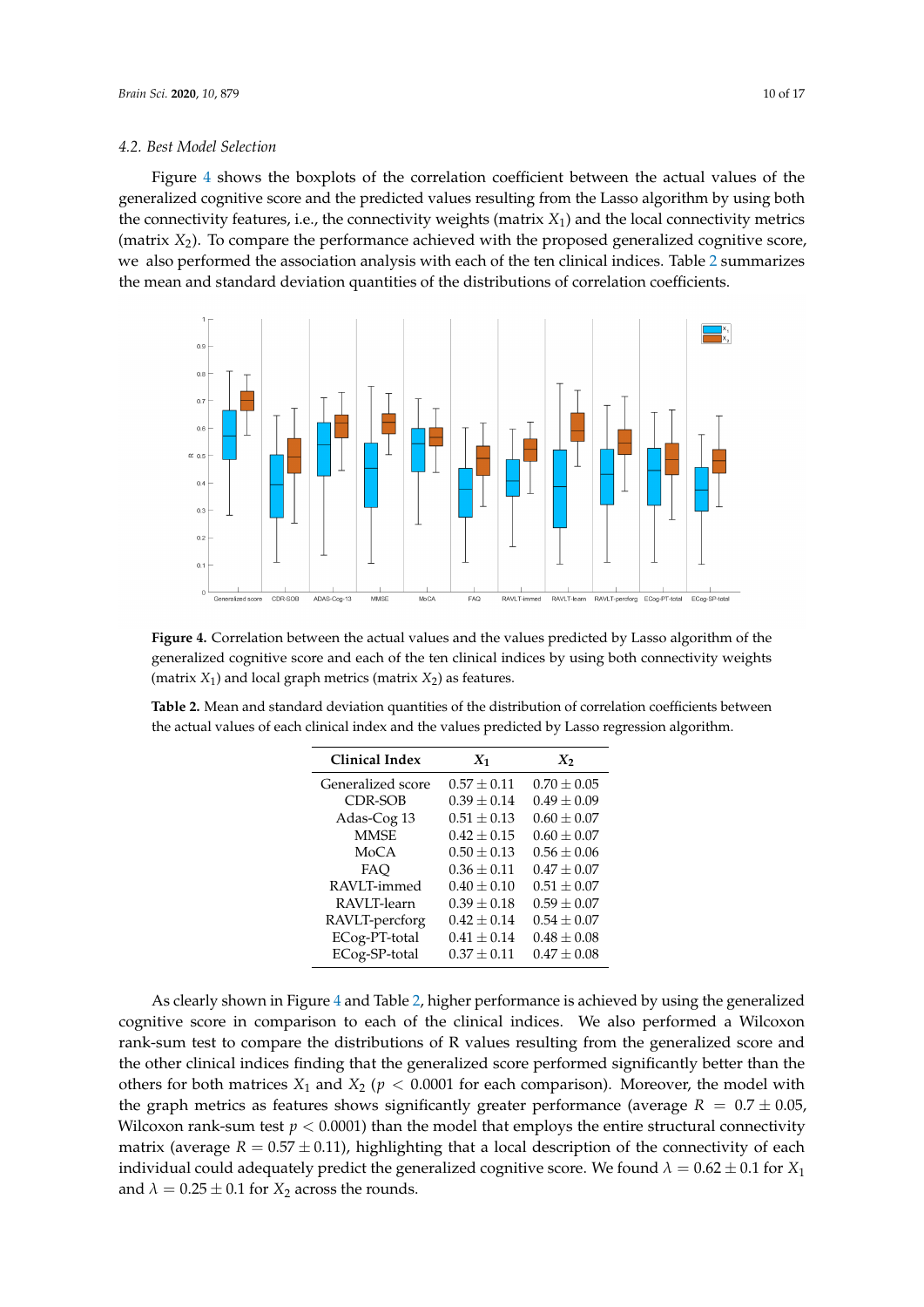#### *4.3. Identification of Significant Features*

The relative frequency of the selected features and their average weights (*β<sup>i</sup>* ) were evaluated across the validation rounds to rank the importance of each feature for the most performing matrix *X*2.

As can be noticed in Figure [5,](#page-10-0) a strong correlation exists between stability, i.e., greater frequency of occurrence in different validation rounds, and average weights of features resulting from the Lasso models. In particular, the most stable features (i.e., those with an occurrence greater than 70%) for both negative and positive association with the generalized cognitive score are shown in the bottom part of Figure [5.](#page-10-0) In Table [3,](#page-10-1) the same regions with their MNI coordinates are also specified. It is worth noting that, for both positive and negative associations, the nodal efficiency of the regions prevails over the other two graph metrics.

<span id="page-10-0"></span>

**Figure 5.** (Top) Weights vs. stability of the  $X_2$  features across all the validation rounds; (bottom left) the most stable features with the highest negative associations with the generalized cognitive score; and (**bottom right**) the most stable features with the highest positive associations with the generalized cognitive score.

**Table 3.** Most stable features and their association with the generalized cognitive score.

<span id="page-10-1"></span>

| <b>ROIs</b>                    | <b>Abbreviation (MNI Coordinates)</b> | <b>Graph Metric</b> | Association |
|--------------------------------|---------------------------------------|---------------------|-------------|
| Right anterior cingulate gyrus | ACG.R (8.46, 37.01, 15.84)            | E                   | negative    |
| Left inferior occipital gyrus  | IOG.L $(-36.36, -78.29, -7.84)$       | E                   | negative    |
| Right pallidum                 | PAL.R (21.2, 0.18, 0.23)              | E                   | negative    |
| Left thalamus                  | THAL.L $(-10.85, -17.56, 7.98)$       | E                   | negative    |
| Left superior temporal gyrus   | TPOsup.L $(-39.88, 15.14, -20.18)$    | S                   | negative    |
| Right superior temporal gyrus  | TPOsup.R $(48.25, 14.75, -16.86)$     | S                   | negative    |
| Left middle frontal gyrus      | $MFG.L (-33.43, 32.73, 35.46)$        | E                   | positive    |
| Right middle frontal gyrus     | MFG.R (37.59, 33.06, 34.04)           | E and eig           | positive    |
| Left anterior cingulate gyrus  | $ACG.L$ ( $-4.04$ , 35.4, 13.95)      | eig                 | positive    |
| Right postcentral gyrus        | PoCG.R $(41.43, -25.49, 52.55)$       | E                   | positive    |
| Left inferior parietal gyrus   | IPL.L $(-42.8, -45.82, 46.74)$        | S                   | positive    |
| Left cerebellum 6              | CRBL6.L $(-23.24, -59.10, -22.13)$    | E                   | positive    |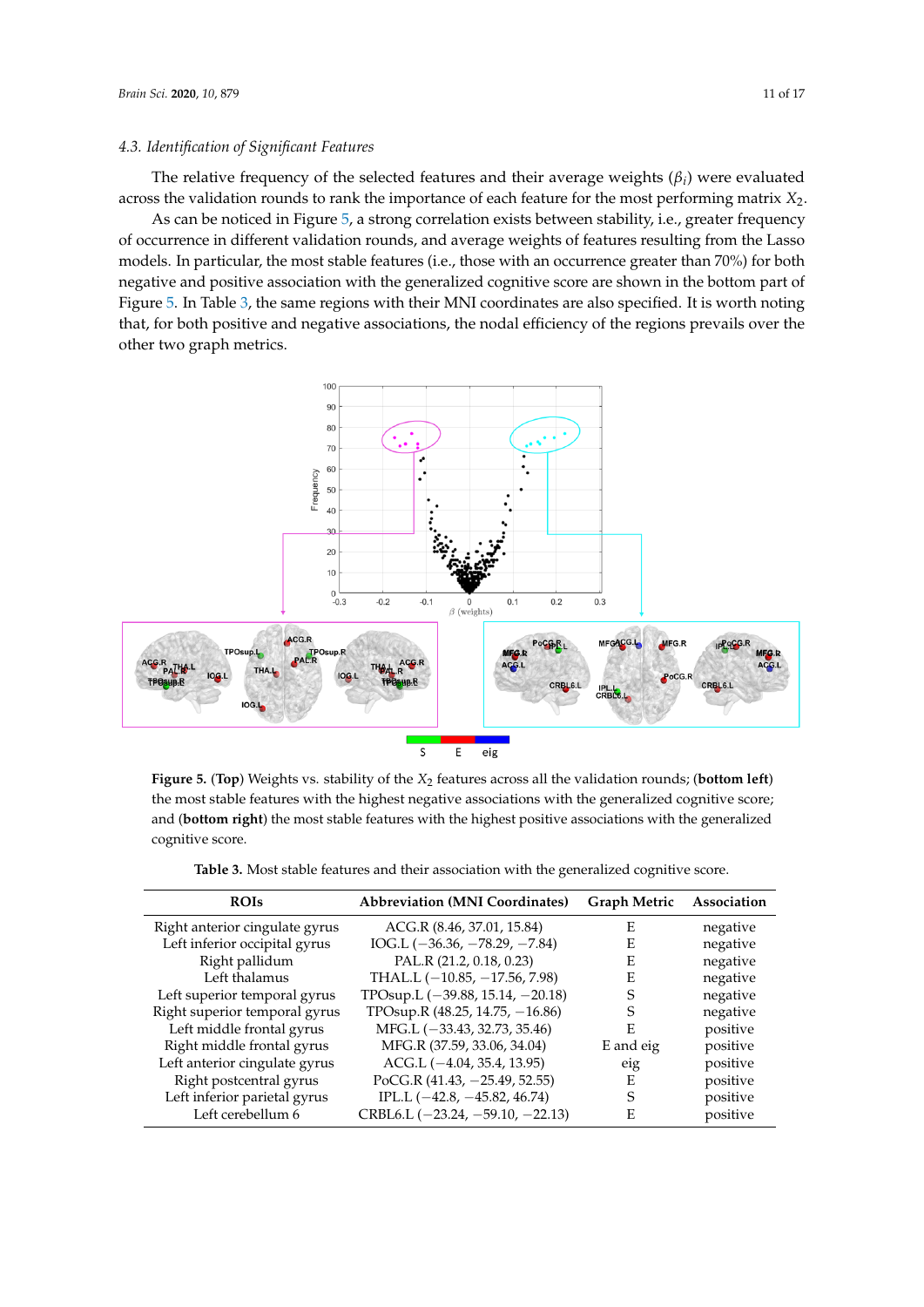#### **5. Discussion**

In this study, we combined all the cognitive clinical indices of a mixed ADNI cohort of AD, MCI and NC subjects in a data driven manner to extract a generalized score reflecting multiple cognitive domains. The final composition of the generalized index showed in Figure [3c](#page-8-0) indicates that almost all clinical indices contribute in the same way to the generalized index, highlighting the importance of multiple cognitive domains covered by the tests and clinical questionnaires. We clinically validated the new generalized score by using an unsupervised approach. Our results show that the new score explains a percentage of variance of all the indices greater than 70% and that the partitions identified with the clustering algorithm significantly overlap with the clinical labels in the database as shown in Figure [3.](#page-8-0) Then, we applied a machine learning regression algorithm to: (i) investigate the strength of association between the generalized score and the structural connectivity of the subjects; and (ii) identify the connectivity features most related to the generalized score. We also investigated the association between the connectivity patterns and each of the clinical index included in the ADNI database. Our analysis revealed a stronger association between structural connectivity and generalized score than between the other clinical indices, showing the highest correlation index between the actual and predicted scores ( $R = 0.7$ ). It is important to note that this score was introduced to summarize the different cognitive functional domains, maximizing the variance of the different clinical indices in order to test the association between the topological organization of structural connectivity and a single quantitative index through a regression algorithm. However, as shown in Table [2,](#page-9-1) both Adas-Cog and MMSE indices exhibit significant associations with the structural connectivity indices, reporting the same performance  $(R = 0.6)$ .

These two indices are widely recognized as the most reliable for the cognitive assessment in the clinical setting. The associations of these two indices with some MRI biomarkers have been explored in other works. In [\[11\]](#page-13-13), relevance vector regression (RVR) algorithm based on different feature extraction approaches was used to predict MMSE scores by using tissue density maps extracted from the MRI images of an ADNI cohort of 122 subjects. They found a correlation between the estimated and the measured MMSE scores around 0.73 obtained by using regional features. Zhang et al. [\[12\]](#page-13-10) adopted a joint-prediction strategy to estimate two regression variables (MMSE and ADAS-Cog) and one classification variable (i.e., clinical label) of 186 ADNI subjects, from the baseline MRI, PET and CSF data achieving  $R = 0.697 \pm 0.022$  for MMSE prediction and  $R = 0.739 \pm 0.012$  for ADAS-Cog prediction. Similar results were achieved in [\[57–](#page-15-21)[60\]](#page-16-0) by using a joint regression and classification approach and multimodal imaging. Such approaches are focused on clinical classification of the subjects, hence combine clinical label and clinical scores to build a more robust classification model by taking into account the information of the relation between the high-level clinical label and clinical scores as well as the relation among samples in the feature selection step. More recently, Huang et al. [\[61\]](#page-16-1) outperformed other state-of-art regression models by using normalized volumes of 90 brain regions together with a nonlinear sparse learning model version of random forest (RF) to predict CDR-SOB, MMSE and ADAS-cog scores. These works underline some important aspects of disease staging in AD: (i) more complex nonlinear models could better characterize real relationship between the applied features and the clinical scores; and (ii) multimodal imaging could considerably improve the accuracy of machine learning models by providing complementary information to better recognize neurodegenerative patterns. We carried out a preliminary exploratory analysis of the association between the structural connectivity derived from the single DTI modality and a new score representative of the maximum information content of the ten clinical indices. For this reason, we adopted a less complex model in favor of a direct interpretability of the features more strongly related to the regression task. Indeed, both  $l_1$  and  $l_2$  norm regularization methods were extensively employed to extract features that have impact on the clinical scores, based on the assumption that a given imaging marker can affect multiple cognitive scores and only a subset of the features are relevant for the regression task [\[62\]](#page-16-2). These models are often used to perform feature selection as sparsity is imposed by regularization methods to extract the most important predictors [\[63](#page-16-3)[,64\]](#page-16-4). It is important to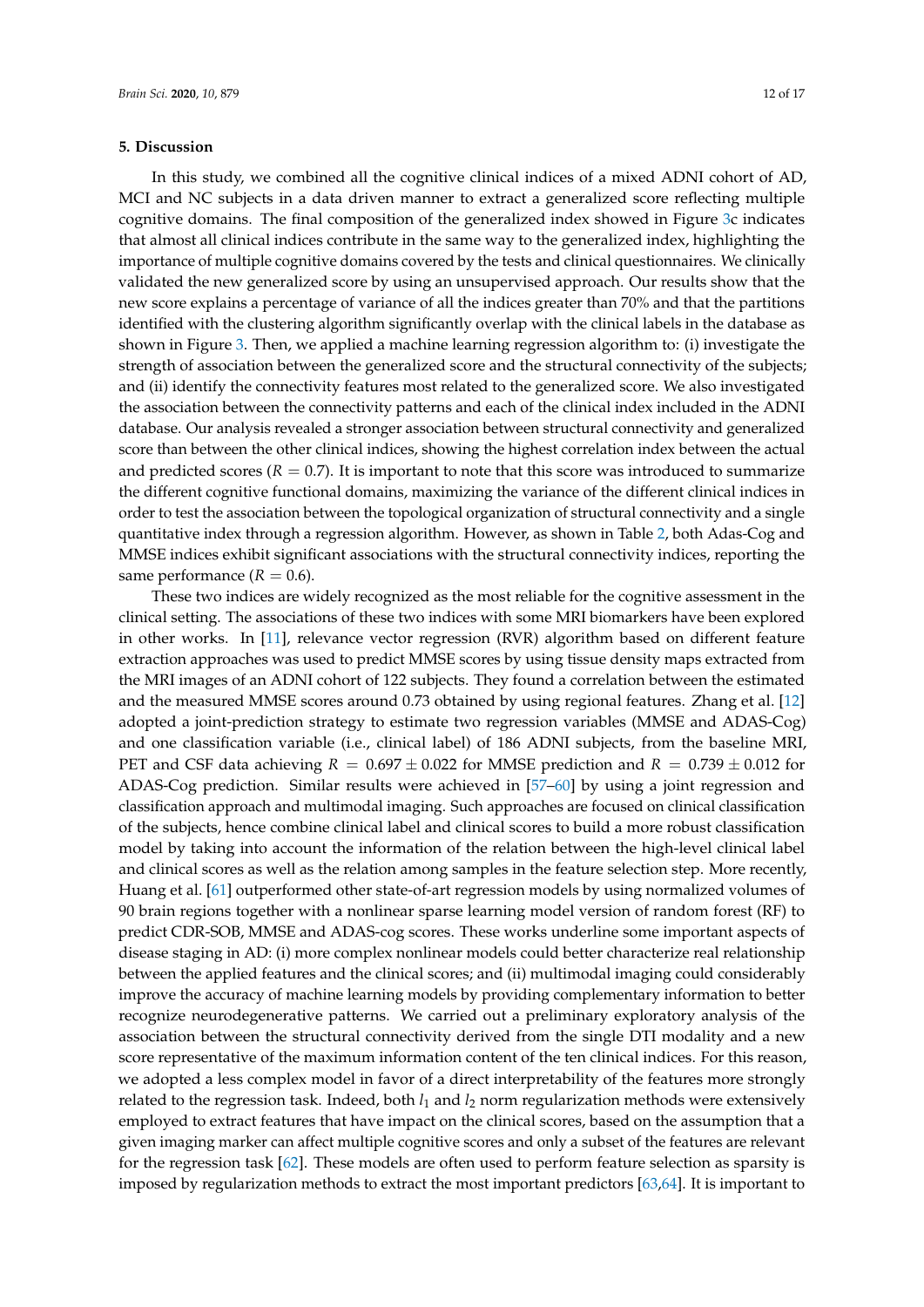underline that a critical interpretation of the results must take into account the different dimensionality of the datasets (i.e.,  $P_1 >> P_2$ ). A high number of superfluous predictors may lead to models that overfit the training data and fail to generalize on the test data, even when regularization algorithms are adopted [\[65\]](#page-16-5). Further investigations could clarify the worst performance achieved with the dataset *X*1. As an example, more objective comparisons between the two datasets could be reached by including more subjects in the analysis.

In addition, we performed a stability analysis on the features selected across all validation rounds in order to derive the most significant set of features for the generalized score prediction task, regardless of the subpopulation extracted in a specific validation fold. As shown in Figure [5,](#page-10-0) this stability analysis revealed only few stable structural connectivity markers significantly associated to the generalized score. In particular, bilateral superior temporal pole, right anterior cingulate cortex and left inferior occipital were found negatively associated with the proposed score. Volumetric reduction, atrophy increase and WM integrity changes of the cingulate, occipital gyrus and temporal pole have been found in AD progression [\[66](#page-16-6)[–69\]](#page-16-7). In several studies, DTI brain networks were used to analyze the main differences between some topological metrics in the AD, NC and MCI groups. In particular, decreased global efficiency and reduced nodal efficiency in cingulate cortex and several prefrontal regions were found in AD and amnestic MCI [\[16,](#page-14-1)[70\]](#page-16-8). These findings are consistent with our results that show a strength decrease of both left and right superior temporal pole and reduced efficiency in the other regions. Moreover, as shown in Table [3,](#page-10-1) the efficiency metric prevails over the other two graph metric, evidencing that this metric could better capture the cognitive decline in AD. The local efficiency measures the ability of information exchange of the subnetwork consisting of itself and its direct neighbors, thus it could detect the nodes that play a key role in the information integration [\[71\]](#page-16-9). Interestingly, we also found features positively associated with the generalized cognitive score, i.e., their values increase, as the cognitive impairment increases. Such findings could be related to structural reorganization of brain connectivity and compensatory processes such as resilience mechanisms to cognitive decline [\[72\]](#page-16-10). It is noteworthy that our work explicitly addresses an association analysis between structural connectivity and cognitive spectrum. However, numerous studies have exploited functional magnetic resonance imaging to correlate functional connectivity to a patient's cognitive status [\[73\]](#page-16-11). A future study using both modalities could better highlight functional and structural connectivity patterns associated with the cognitive spectrum in AD.

#### **6. Conclusions**

In this study, we found that a generalized cognitive score obtained in a data-driven manner by combining the available clinical cognitive scores is more significantly associated with structural connectivity. In particular, we showed that some local topological descriptors of structural connectivity can effectively track cognitive impairment in Alzheimer's disease. These promising results suggest that structural DTI networks contain clinically relevant information about cognitive function and can be developed into biomarkers to describe cognitive decline associated with AD. In future work, we will test more complex nonlinear machine learning models on a larger data sample to further investigate the relationship between the cognitive status and the topological organization of the structural connectivity networks in a more heterogeneous aging population.

**Author Contributions:** Conceptualization, A.L. and S.T.; data curation, A.L. and D.D.; investigation, A.L.; software, A.L; writing—original draft preparation, A.L.; methodology, A.L., S.T. and R.B.; formal analysis A.L.; visualization, A.L.; resources, D.D.; supervision, R.B. and S.T.; validation, A.L., N.A., D.D., A.M., G.L., R.D.B., R.B. and S.T.; and writing—review and editing, A.L., N.A., D.D., A.M., G.L., R.D.B., R.B. and S.T. All authors have read and agreed to the published version of the manuscript.

**Funding:** This paper has been partially supported by the Apulian regional INNONETWORK project SINACH (Sistemi Integrati di Navigazione per Chirurgia Mini Invasiva), project code BNLGWP7and AIM (Artificial Intelligence in Medicine) Project funded by INFN.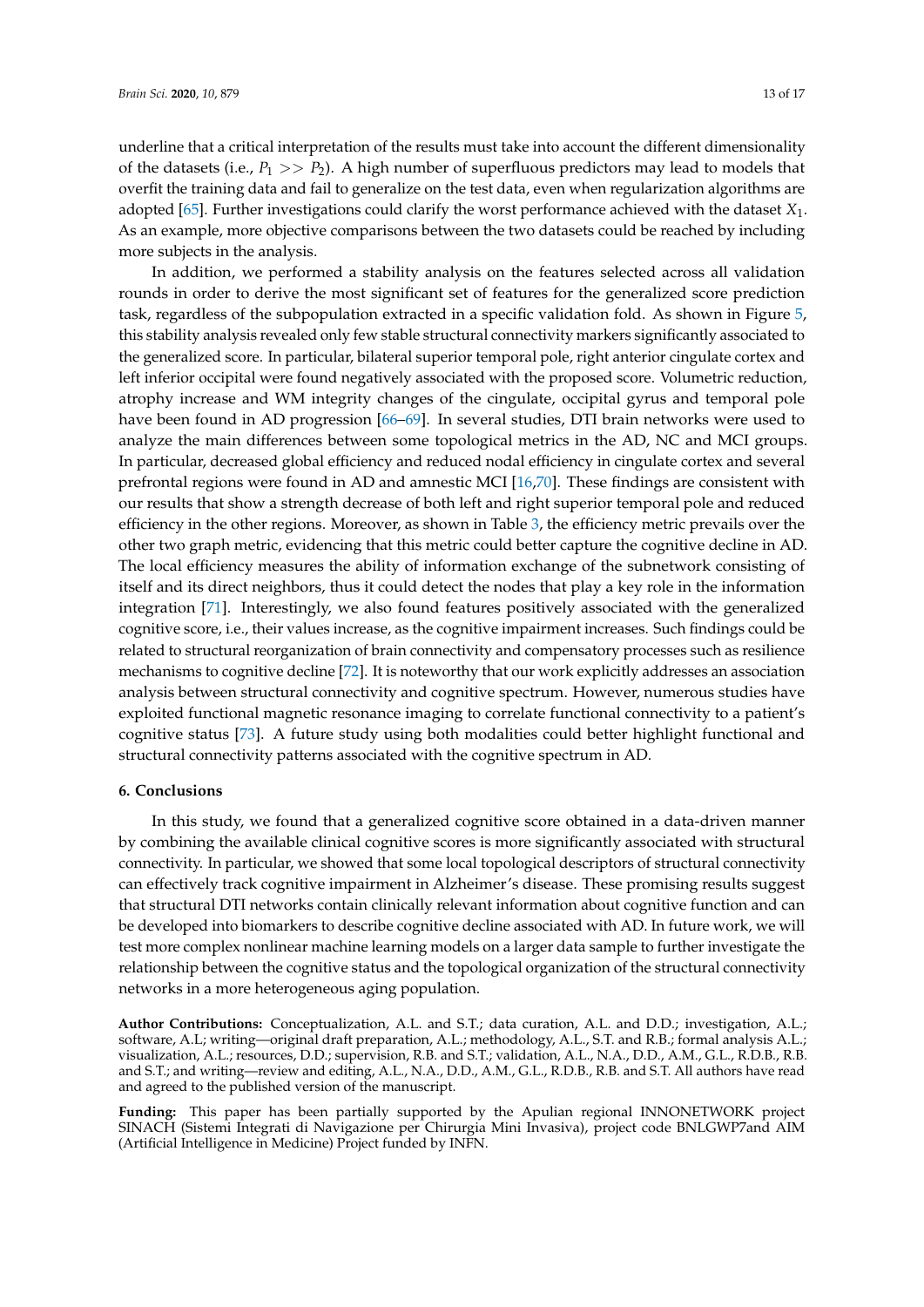**Acknowledgments:** Data collection and sharing for this project was funded by the Alzheimer's Disease Neuroimaging Initiative (ADNI) (National Institutes of Health Grant U01 AG024904) and DOD ADNI (Department of Defense award number W81XWH-12-2-0012). ADNI is funded by the National Institute on Aging, the National Institute of Biomedical Imaging and Bioengineering, and through generous contributions from the following: AbbVie, Alzheimer's Association; Alzheimer's Drug Discovery Foundation; Araclon Biotech; BioClinica, Inc.; Biogen; Bristol-Myers Squibb Company; CereSpir, Inc.; Cogstate; Eisai Inc.; Elan Pharmaceuticals, Inc.; Eli Lilly and Company; EuroImmun; F. Hoffmann-La Roche Ltd. and its affiliated company Genentech, Inc.; Fujirebio; GE Healthcare; IXICO Ltd.; Janssen Alzheimer Immunotherapy Research and Development, LLC.; Johnson and Johnson Pharmaceutical Research and Development LLC.; Lumosity; Lundbeck; Merck and Co., Inc.; Meso Scale Diagnostics, LLC.; NeuroRx Research; Neurotrack Technologies; Novartis Pharmaceuticals Corporation; Pfizer Inc.; Piramal Imaging; Servier; and Takeda Pharmaceutical Company; and Transition Therapeutics. The Canadian Institutes of Health Research is providing funds to support ADNI clinical sites in Canada. Private sector contributions are facilitated by the Foundation for the National Institutes of Health [\(www.fnih.org\)](www.fnih.org). The grantee organization is the Northern California Institute for Research and Education, and the study is coordinated by the Alzheimer's Therapeutic Research Institute at the University of Southern California. ADNI data are disseminated by the Laboratory for Neuro Imaging at the University of Southern California.

**Conflicts of Interest:** The authors declare no conflict of interest.

#### **References**

- <span id="page-13-0"></span>1. Association, A. 2019 Alzheimer's disease facts and figures. *Alzheimers Dement.* **2019**, *15*, 321–387. [\[CrossRef\]](http://dx.doi.org/10.1016/j.jalz.2019.01.010)
- <span id="page-13-1"></span>2. Morris, J.C.; Storandt, M.; Miller, J.P.; McKeel, D.W.; Price, J.L.; Rubin, E.H.; Berg, L. Mild cognitive impairment represents early-stage Alzheimer disease. *Arch. Neurol.* **2001**, *58*, 397–405. [\[CrossRef\]](http://dx.doi.org/10.1001/archneur.58.3.397) [\[PubMed\]](http://www.ncbi.nlm.nih.gov/pubmed/11255443)
- <span id="page-13-2"></span>3. Latta, C.H.; Brothers, H.M.; Wilcock, D.M. Neuroinflammation in Alzheimer's disease; a source of heterogeneity and target for personalized therapy. *Neuroscience* **2015**, *302*, 103–111. [\[CrossRef\]](http://dx.doi.org/10.1016/j.neuroscience.2014.09.061) [\[PubMed\]](http://www.ncbi.nlm.nih.gov/pubmed/25286385)
- <span id="page-13-3"></span>4. Dubois, B.; Feldman, H.H.; Jacova, C.; Hampel, H.; Molinuevo, J.L.; Blennow, K.; DeKosky, S.T.; Gauthier, S.; Selkoe, D.; Bateman, R.; et al. Advancing research diagnostic criteria for Alzheimer's disease: The IWG-2 criteria. *Lancet Neurol.* **2014**, *13*, 614–629. [\[CrossRef\]](http://dx.doi.org/10.1016/S1474-4422(14)70090-0)
- <span id="page-13-4"></span>5. Teng, E.; Becker, B.W.; Woo, E.; Knopman, D.S.; Cummings, J.L.; Lu, P.H. Utility of the Functional Activities Questionnaire for distinguishing mild cognitive impairment from very mild Alzheimer's disease. *Alzheimer Dis. Assoc. Disord.* **2010**, *24*, 348. [\[CrossRef\]](http://dx.doi.org/10.1097/WAD.0b013e3181e2fc84) [\[PubMed\]](http://www.ncbi.nlm.nih.gov/pubmed/20592580)
- <span id="page-13-5"></span>6. Kueper, J.K.; Speechley, M.; Montero-Odasso, M. The Alzheimer's disease assessment scale–cognitive subscale (ADAS-Cog): Modifications and responsiveness in pre-dementia populations. a narrative review. *J. Alzheimers Dis.* **2018**, *63*, 423–444. [\[CrossRef\]](http://dx.doi.org/10.3233/JAD-170991)
- <span id="page-13-6"></span>7. Hsu, J.L.; Hsu, W.C.; Chang, C.C.; Lin, K.J.; Hsiao, T.; Fan, Y.C.; Bai, C.H. Everyday cognition scales are related to cognitive function in the early stage of probable Alzheimer's disease and FDG-PET findings. *Sci. Rep.* **2017**, *7*, 1–9. [\[CrossRef\]](http://dx.doi.org/10.1038/s41598-017-01193-6)
- <span id="page-13-7"></span>8. Moradi, E.; Hallikainen, I.; Hänninen, T.; Tohka, J.; Alzheimer's Disease Neuroimaging Initiative. Rey's Auditory Verbal Learning Test scores can be predicted from whole brain MRI in Alzheimer's disease. *NeuroImage Clin.* **2017**, *13*, 415–427. [\[CrossRef\]](http://dx.doi.org/10.1016/j.nicl.2016.12.011)
- <span id="page-13-8"></span>9. Zhou, J.; Liu, J.; Narayan, V.A.; Ye, J.; Alzheimer's Disease Neuroimaging Initiative. Modeling disease progression via multi-task learning. *NeuroImage* **2013**, *78*, 233–248. [\[CrossRef\]](http://dx.doi.org/10.1016/j.neuroimage.2013.03.073)
- <span id="page-13-9"></span>10. Stonnington, C.M.; Chu, C.; Klöppel, S.; Jack, C.R., Jr.; Ashburner, J.; Frackowiak, R.S.; Alzheimer's Disease Neuroimaging Initiative. Predicting clinical scores from magnetic resonance scans in Alzheimer's disease. *NeuroImage* **2010**, *51*, 1405–1413. [\[CrossRef\]](http://dx.doi.org/10.1016/j.neuroimage.2010.03.051)
- <span id="page-13-13"></span>11. Wang, Y.; Fan, Y.; Bhatt, P.; Davatzikos, C. High-dimensional pattern regression using machine learning: From medical images to continuous clinical variables. *NeuroImage* **2010**, *50*, 1519–1535. [\[CrossRef\]](http://dx.doi.org/10.1016/j.neuroimage.2009.12.092) [\[PubMed\]](http://www.ncbi.nlm.nih.gov/pubmed/20056158)
- <span id="page-13-10"></span>12. Zhang, D.; Shen, D.; Alzheimer's Disease Neuroimaging Initiative. Multi-modal multi-task learning for joint prediction of multiple regression and classification variables in Alzheimer's disease. *NeuroImage* **2012**, *59*, 895–907. [\[CrossRef\]](http://dx.doi.org/10.1016/j.neuroimage.2011.09.069)
- <span id="page-13-11"></span>13. Cao, P.; Liu, X.; Liu, H.; Yang, J.; Zhao, D.; Huang, M.; Zaiane, O. Generalized fused group lasso regularized multi-task feature learning for predicting cognitive outcomes in Alzheimers disease. *Comput. Methods Programs Biomed.* **2018**, *162*, 19–45. [\[CrossRef\]](http://dx.doi.org/10.1016/j.cmpb.2018.04.028) [\[PubMed\]](http://www.ncbi.nlm.nih.gov/pubmed/29903486)
- <span id="page-13-12"></span>14. Amoroso, N.; La Rocca, M.; Bruno, S.; Maggipinto, T.; Monaco, A.; Bellotti, R.; Tangaro, S. Multiplex networks for early diagnosis of Alzheimer's disease. *Front. Aging Neurosci.* **2018**, *10*, 365. [\[CrossRef\]](http://dx.doi.org/10.3389/fnagi.2018.00365) [\[PubMed\]](http://www.ncbi.nlm.nih.gov/pubmed/30487745)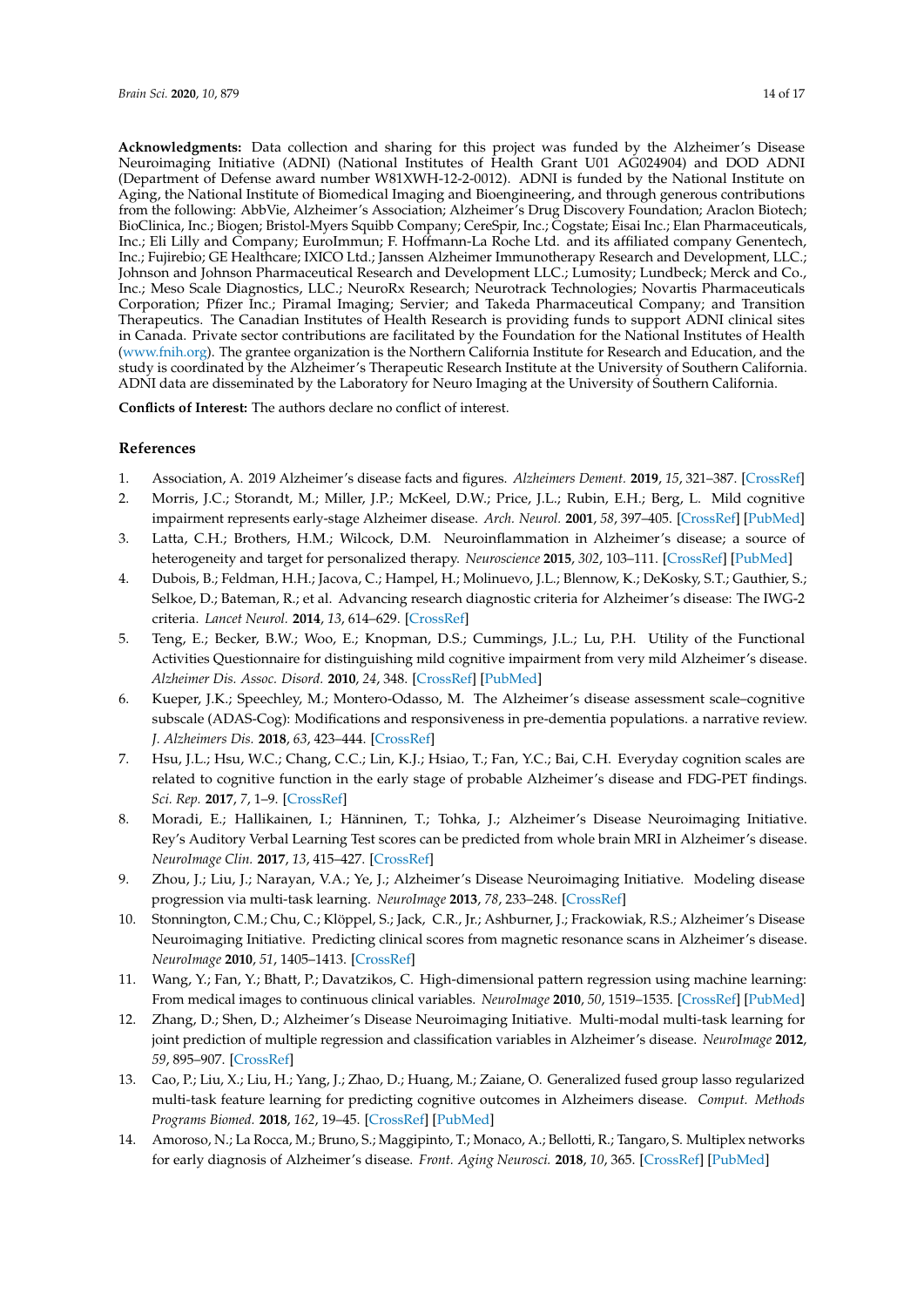- <span id="page-14-0"></span>15. Rose, S.E.; Chen, F.; Chalk, J.B.; Zelaya, F.O.; Strugnell, W.E.; Benson, M.; Semple, J.; Doddrell, D.M. Loss of connectivity in Alzheimer's disease: An evaluation of white matter tract integrity with colour coded MR diffusion tensor imaging. *J. Neurol. Neurosurg. Psychiatry* **2000**, *69*, 528–530. [\[CrossRef\]](http://dx.doi.org/10.1136/jnnp.69.4.528)
- <span id="page-14-1"></span>16. Lo, C.Y.; Wang, P.N.; Chou, K.H.; Wang, J.; He, Y.; Lin, C.P. Diffusion tensor tractography reveals abnormal topological organization in structural cortical networks in Alzheimer's disease. *J. Neurosci.* **2010**, *30*, 16876–16885. [\[CrossRef\]](http://dx.doi.org/10.1523/JNEUROSCI.4136-10.2010)
- <span id="page-14-2"></span>17. Amoroso, N.; Monaco, A.; Tangaro, S.; Neuroimaging Initiative. Topological measurements of DWI tractography for Alzheimer's disease detection. *Comput. Math. Methods Med.* **2017**, *2017*, 5271627. [\[CrossRef\]](http://dx.doi.org/10.1155/2017/5271627)
- <span id="page-14-3"></span>18. Bullmore, E.; Sporns, O. Complex brain networks: Graph theoretical analysis of structural and functional systems. *Nat. Rev. Neurosci.* **2009**, *10*, 186–198. [\[CrossRef\]](http://dx.doi.org/10.1038/nrn2575)
- 19. Amico, E.; Goñi, J. Mapping hybrid functional-structural connectivity traits in the human connectome. *Netw. Neurosci.* **2018**, *2*, 306–322. [\[CrossRef\]](http://dx.doi.org/10.1162/netn_a_00049)
- <span id="page-14-4"></span>20. Tipnis, U.; Amico, E.; Ventresca, M.; Goni, J. Modeling communication processes in the human connectome through cooperative learning. *IEEE Trans. Netw. Sci. Eng.* **2018**. [\[CrossRef\]](http://dx.doi.org/10.1109/TNSE.2018.2878487)
- <span id="page-14-5"></span>21. Rubinov, M.; Sporns, O. Complex network measures of brain connectivity: Uses and interpretations. *NeuroImage* **2010**, *52*, 1059–1069. [\[CrossRef\]](http://dx.doi.org/10.1016/j.neuroimage.2009.10.003) [\[PubMed\]](http://www.ncbi.nlm.nih.gov/pubmed/19819337)
- <span id="page-14-6"></span>22. Ebadi, A.; Dalboni da Rocha, J.L.; Nagaraju, D.B.; Tovar-Moll, F.; Bramati, I.; Coutinho, G.; Sitaram, R.; Rashidi, P. Ensemble classification of Alzheimer's disease and mild cognitive impairment based on complex graph measures from diffusion tensor images. *Front. Neurosci.* **2017**, *11*, 56. [\[CrossRef\]](http://dx.doi.org/10.3389/fnins.2017.00056) [\[PubMed\]](http://www.ncbi.nlm.nih.gov/pubmed/28293162)
- 23. Lella, E.; Amoroso, N.; Lombardi, A.; Maggipinto, T.; Tangaro, S.; Bellotti, R.; Alzheimer's Disease Neuroimaging Initiative. Communicability disruption in Alzheimer's disease connectivity networks. *J. Complex Netw.* **2019**, *7*, 83–100. [\[CrossRef\]](http://dx.doi.org/10.1093/comnet/cny009)
- <span id="page-14-7"></span>24. Lella, E.; Lombardi, A.; Amoroso, N.; Diacono, D.; Maggipinto, T.; Monaco, A.; Bellotti, R.; Tangaro, S. Machine learning and dwi brain communicability networks for alzheimer's disease detection. *Appl. Sci.* **2020**, *10*, 934. [\[CrossRef\]](http://dx.doi.org/10.3390/app10030934)
- <span id="page-14-8"></span>25. O'Bryant, S.E.; Waring, S.C.; Cullum, C.M.; Hall, J.; Lacritz, L.; Massman, P.J.; Lupo, P.J.; Reisch, J.S.; Doody, R. Staging dementia using Clinical Dementia Rating Scale Sum of Boxes scores: A Texas Alzheimer's research consortium study. *Arch. Neurol.* **2008**, *65*, 1091–1095. [\[CrossRef\]](http://dx.doi.org/10.1001/archneur.65.8.1091)
- <span id="page-14-9"></span>26. Rosen, W.G.; Mohs, R.C.; Davis, K.L. A new rating scale for Alzheimer's disease. *Am. J. Psychiatry* **1984**, *141*, 1356–1364.
- <span id="page-14-10"></span>27. Mohs, R.C.; Knopman, D.; Petersen, R.C.; Ferris, S.H.; Ernesto, C.; Grundman, M.; Sano, M.; Bieliauskas, L.; Geldmacher, D.; Clark, C.; et al. Development of cognitive instruments for use in clinical trials of antidementia drugs: Additions to the Alzheimer's Disease Assessment Scale that broaden its scope. *Alzheimer Dis. Assoc. Disord.* **1997**, *11*, S13–S21. [\[CrossRef\]](http://dx.doi.org/10.1097/00002093-199700112-00003)
- <span id="page-14-11"></span>28. Folstein, M.F.; Folstein, S.E.; McHugh, P.R. "Mini-mental state": A practical method for grading the cognitive state of patients for the clinician. *J. Psychiatr. Res.* **1975**, *12*, 189–198. [\[CrossRef\]](http://dx.doi.org/10.1016/0022-3956(75)90026-6)
- <span id="page-14-12"></span>29. Nasreddine, Z.S.; Phillips, N.A.; Bédirian, V.; Charbonneau, S.; Whitehead, V.; Collin, I.; Cummings, J.L.; Chertkow, H. The Montreal Cognitive Assessment, MoCA: A brief screening tool for mild cognitive impairment. *J. Am. Geriatr. Soc.* **2005**, *53*, 695–699. [\[CrossRef\]](http://dx.doi.org/10.1111/j.1532-5415.2005.53221.x)
- <span id="page-14-13"></span>30. Pfeffer, R.I.; Kurosaki, T.T.; Harrah, C., Jr.; Chance, J.M.; Filos, S. Measurement of functional activities in older adults in the community. *J. Gerontol.* **1982**, *37*, 323–329. [\[CrossRef\]](http://dx.doi.org/10.1093/geronj/37.3.323)
- <span id="page-14-14"></span>31. Schmidt, M. *Rey Auditory Verbal Learning Test: A Handbook*; Western Psychological Services: Los Angeles, CA, USA, 1996.
- <span id="page-14-15"></span>32. Farias, S.T.; Mungas, D.; Reed, B.R.; Cahn-Weiner, D.; Jagust, W.; Baynes, K.; DeCarli, C. The measurement of everyday cognition (ECog): Scale development and psychometric properties. *Neuropsychology* **2008**, *22*, 531. [\[CrossRef\]](http://dx.doi.org/10.1037/0894-4105.22.4.531) [\[PubMed\]](http://www.ncbi.nlm.nih.gov/pubmed/18590364)
- <span id="page-14-16"></span>33. Tournier, J.D.; Calamante, F.; Connelly, A. MRtrix: Diffusion tractography in crossing fiber regions. *Int. J. Imaging Syst. Technol.* **2012**, *22*, 53–66. [\[CrossRef\]](http://dx.doi.org/10.1002/ima.22005)
- <span id="page-14-17"></span>34. Tournier, J.D.; Smith, R.; Raffelt, D.; Tabbara, R.; Dhollander, T.; Pietsch, M.; Christiaens, D.; Jeurissen, B.; Yeh, C.H.; Connelly, A. MRtrix3: A fast, flexible and open software framework for medical image processing and visualisation. *NeuroImage* **2019**, *202*, 116137. [\[CrossRef\]](http://dx.doi.org/10.1016/j.neuroimage.2019.116137) [\[PubMed\]](http://www.ncbi.nlm.nih.gov/pubmed/31473352)
- <span id="page-14-18"></span>35. Jenkinson, M.; Beckmann, C.F.; Behrens, T.E.; Woolrich, M.W.; Smith, S.M. Fsl. *Neuroimage* **2012**, *62*, 782–790. [\[CrossRef\]](http://dx.doi.org/10.1016/j.neuroimage.2011.09.015)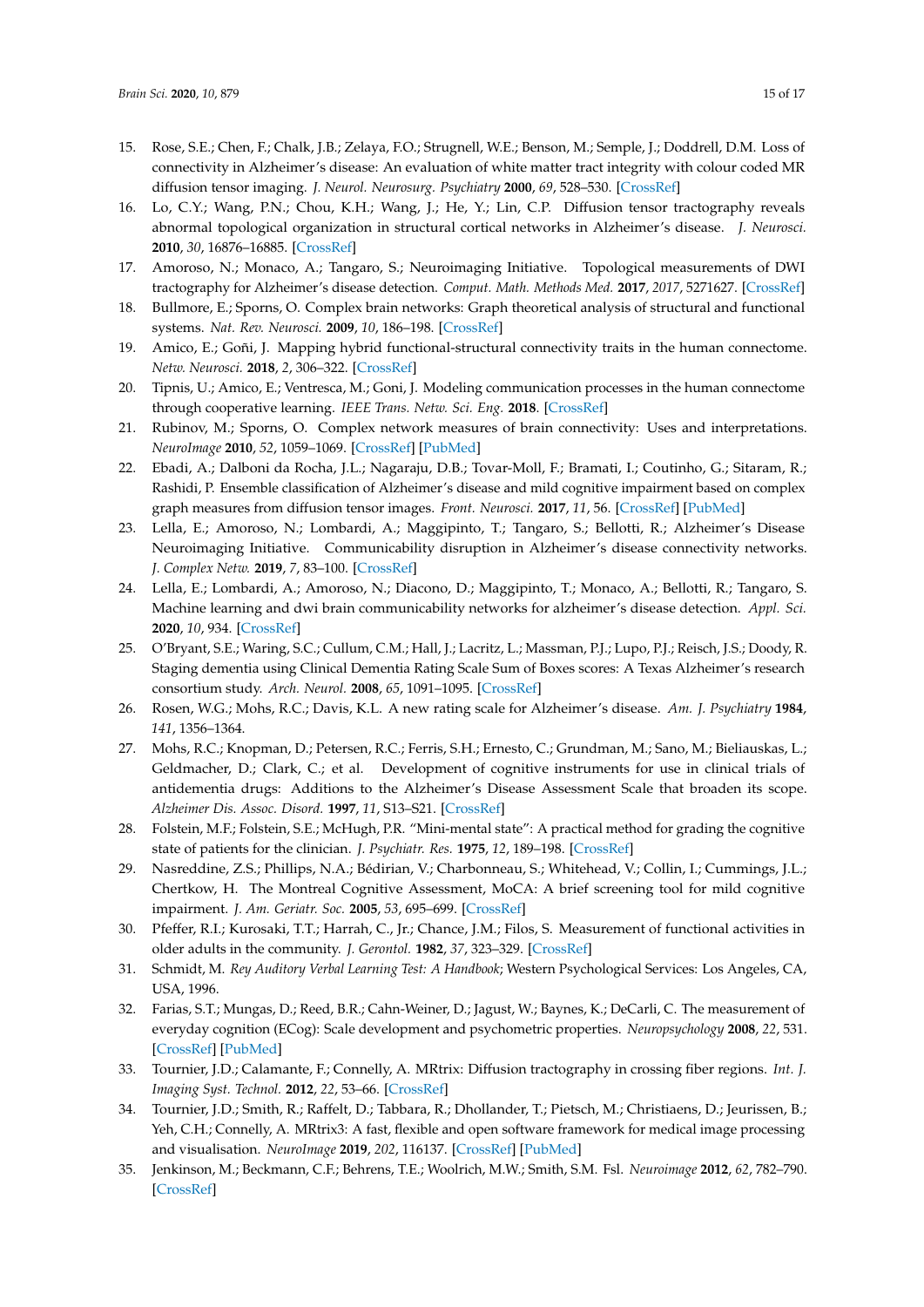- <span id="page-15-0"></span>36. Lella, E.; Amoroso, N.; Diacono, D.; Lombardi, A.; Maggipinto, T.; Monaco, A.; Bellotti, R.; Tangaro, S. Communicability characterization of structural DWI subcortical networks in Alzheimer's disease. *Entropy* **2019**, *21*, 475. [\[CrossRef\]](http://dx.doi.org/10.3390/e21050475)
- <span id="page-15-1"></span>37. Smith, S.M. Fast robust automated brain extraction. *Hum. Brain Mapp.* **2002**, *17*, 143–155. [\[CrossRef\]](http://dx.doi.org/10.1002/hbm.10062)
- <span id="page-15-2"></span>38. Zhang, Y.; Brady, M.; Smith, S. Segmentation of brain MR images through a hidden Markov random field model and the expectation-maximization algorithm. *IEEE Trans. Med. Imaging* **2001**, *20*, 45–57. [\[CrossRef\]](http://dx.doi.org/10.1109/42.906424)
- <span id="page-15-3"></span>39. Jeurissen, B.; Tournier, J.D.; Dhollander, T.; Connelly, A.; Sijbers, J. Multi-tissue constrained spherical deconvolution for improved analysis of multi-shell diffusion MRI data. *NeuroImage* **2014**, *103*, 411–426. [\[CrossRef\]](http://dx.doi.org/10.1016/j.neuroimage.2014.07.061)
- <span id="page-15-4"></span>40. Tournier, J.D.; Calamante, F.; Connelly, A. Improved probabilistic streamlines tractography by 2nd order integration over fibre orientation distributions. In Proceedings of the International Society for Magnetic Resonance in Medicine (Ismrm), Stockholm, Sweden, 1–7 May 2010; Volume 1670.
- <span id="page-15-5"></span>41. Smith, R.E.; Tournier, J.D.; Calamante, F.; Connelly, A. SIFT2: Enabling dense quantitative assessment of brain white matter connectivity using streamlines tractography. *NeuroImage* **2015**, *119*, 338–351. [\[CrossRef\]](http://dx.doi.org/10.1016/j.neuroimage.2015.06.092)
- <span id="page-15-6"></span>42. Smith, R.E.; Tournier, J.D.; Calamante, F.; Connelly, A. Anatomically-constrained tractography: Improved diffusion MRI streamlines tractography through effective use of anatomical information. *NeuroImage* **2012**, *62*, 1924–1938. [\[CrossRef\]](http://dx.doi.org/10.1016/j.neuroimage.2012.06.005)
- <span id="page-15-7"></span>43. Rolls, E.T.; Joliot, M.; Tzourio-Mazoyer, N. Implementation of a new parcellation of the orbitofrontal cortex in the automated anatomical labeling atlas. *NeuroImage* **2015**, *122*, 1–5. [\[CrossRef\]](http://dx.doi.org/10.1016/j.neuroimage.2015.07.075)
- <span id="page-15-8"></span>44. Bonacich, P. Power and centrality: A family of measures. *Am. J. Sociol.* **1987**, *92*, 1170–1182. [\[CrossRef\]](http://dx.doi.org/10.1086/228631)
- <span id="page-15-9"></span>45. Latora, V.; Marchiori, M. Efficient behavior of small-world networks. *Phys. Rev. Lett.* **2001**, *87*, 198701. [\[CrossRef\]](http://dx.doi.org/10.1103/PhysRevLett.87.198701) [\[PubMed\]](http://www.ncbi.nlm.nih.gov/pubmed/11690461)
- <span id="page-15-10"></span>46. Lombardi, A.; Guaragnella, C.; Amoroso, N.; Monaco, A.; Fazio, L.; Taurisano, P.; Pergola, G.; Blasi, G.; Bertolino, A.; Bellotti, R.; et al. Modelling cognitive loads in schizophrenia by means of new functional dynamic indexes. *NeuroImage* **2019**, *195*, 150–164. [\[CrossRef\]](http://dx.doi.org/10.1016/j.neuroimage.2019.03.055) [\[PubMed\]](http://www.ncbi.nlm.nih.gov/pubmed/30951846)
- <span id="page-15-11"></span>47. Joliffe, I.; Morgan, B. Principal component analysis and exploratory factor analysis. *Stat. Methods Med. Res.* **1992**, *1*, 69–95. [\[CrossRef\]](http://dx.doi.org/10.1177/096228029200100105) [\[PubMed\]](http://www.ncbi.nlm.nih.gov/pubmed/1341653)
- <span id="page-15-12"></span>48. Zhang, Z.; Castelló, A. Principal components analysis in clinical studies. *Ann. Transl. Med.* **2017**, *5*, 351. [\[CrossRef\]](http://dx.doi.org/10.21037/atm.2017.07.12) [\[PubMed\]](http://www.ncbi.nlm.nih.gov/pubmed/28936445)
- <span id="page-15-13"></span>49. Hansen, L.K.; Larsen, J.; Nielsen, F.Å.; Strother, S.C.; Rostrup, E.; Savoy, R.; Lange, N.; Sidtis, J.; Svarer, C.; Paulson, O.B. Generalizable patterns in neuroimaging: How many principal components? *NeuroImage* **1999**, *9*, 534–544. [\[CrossRef\]](http://dx.doi.org/10.1006/nimg.1998.0425)
- <span id="page-15-14"></span>50. Reynolds, D.A. Gaussian Mixture Models. In *Encyclopedia of Biometrics*; Springer Science & Business Media: Berlin, Germany, 2009; Volume 741.
- <span id="page-15-15"></span>51. Yang, M.S.; Lai, C.Y.; Lin, C.Y. A robust EM clustering algorithm for Gaussian mixture models. *Pattern Recognit.* **2012**, *45*, 3950–3961. [\[CrossRef\]](http://dx.doi.org/10.1016/j.patcog.2012.04.031)
- <span id="page-15-16"></span>52. Kuncheva, L.I.; Hadjitodorov, S.T. Using diversity in cluster ensembles. In Proceedings of the 2004 IEEE International Conference on Systems, Man and Cybernetics (IEEE Cat. No. 04CH37583), The Hague, The Netherlands, 10–13 October 2004; Volume 2, pp. 1214–1219.
- <span id="page-15-17"></span>53. Tibshirani, R. Regression shrinkage and selection via the lasso. *J. R. Stat. Soc. Ser. B (Methodol.)* **1996**, *58*, 267–288. [\[CrossRef\]](http://dx.doi.org/10.1111/j.2517-6161.1996.tb02080.x)
- <span id="page-15-18"></span>54. Kalousis, A.; Prados, J.; Hilario, M. Stability of feature selection algorithms: A study on high-dimensional spaces. *Knowl. Inf. Syst.* **2007**, *12*, 95–116. [\[CrossRef\]](http://dx.doi.org/10.1007/s10115-006-0040-8)
- <span id="page-15-19"></span>55. Li, X.; Wang, X.; Xiao, G. A comparative study of rank aggregation methods for partial and top ranked lists in genomic applications. *Briefings Bioinform.* **2019**, *20*, 178–189. [\[CrossRef\]](http://dx.doi.org/10.1093/bib/bbx101) [\[PubMed\]](http://www.ncbi.nlm.nih.gov/pubmed/28968705)
- <span id="page-15-20"></span>56. Lombardi, A.; Amoroso, N.; Diacono, D.; Monaco, A.; Tangaro, S.; Bellotti, R. Extensive Evaluation of Morphological Statistical Harmonization for Brain Age Prediction. *Brain Sci.* **2020**, *10*, 364. [\[CrossRef\]](http://dx.doi.org/10.3390/brainsci10060364) [\[PubMed\]](http://www.ncbi.nlm.nih.gov/pubmed/32545374)
- <span id="page-15-21"></span>57. Zhu, X.; Suk, H.I.; Shen, D. A novel matrix-similarity based loss function for joint regression and classification in AD diagnosis. *NeuroImage* **2014**, *100*, 91–105. [\[CrossRef\]](http://dx.doi.org/10.1016/j.neuroimage.2014.05.078) [\[PubMed\]](http://www.ncbi.nlm.nih.gov/pubmed/24911377)
- 58. Yu, G.; Liu, Y.; Shen, D. Graph-guided joint prediction of class label and clinical scores for the Alzheimer's disease. *Brain Struct. Funct.* **2016**, *221*, 3787–3801. [\[CrossRef\]](http://dx.doi.org/10.1007/s00429-015-1132-6)